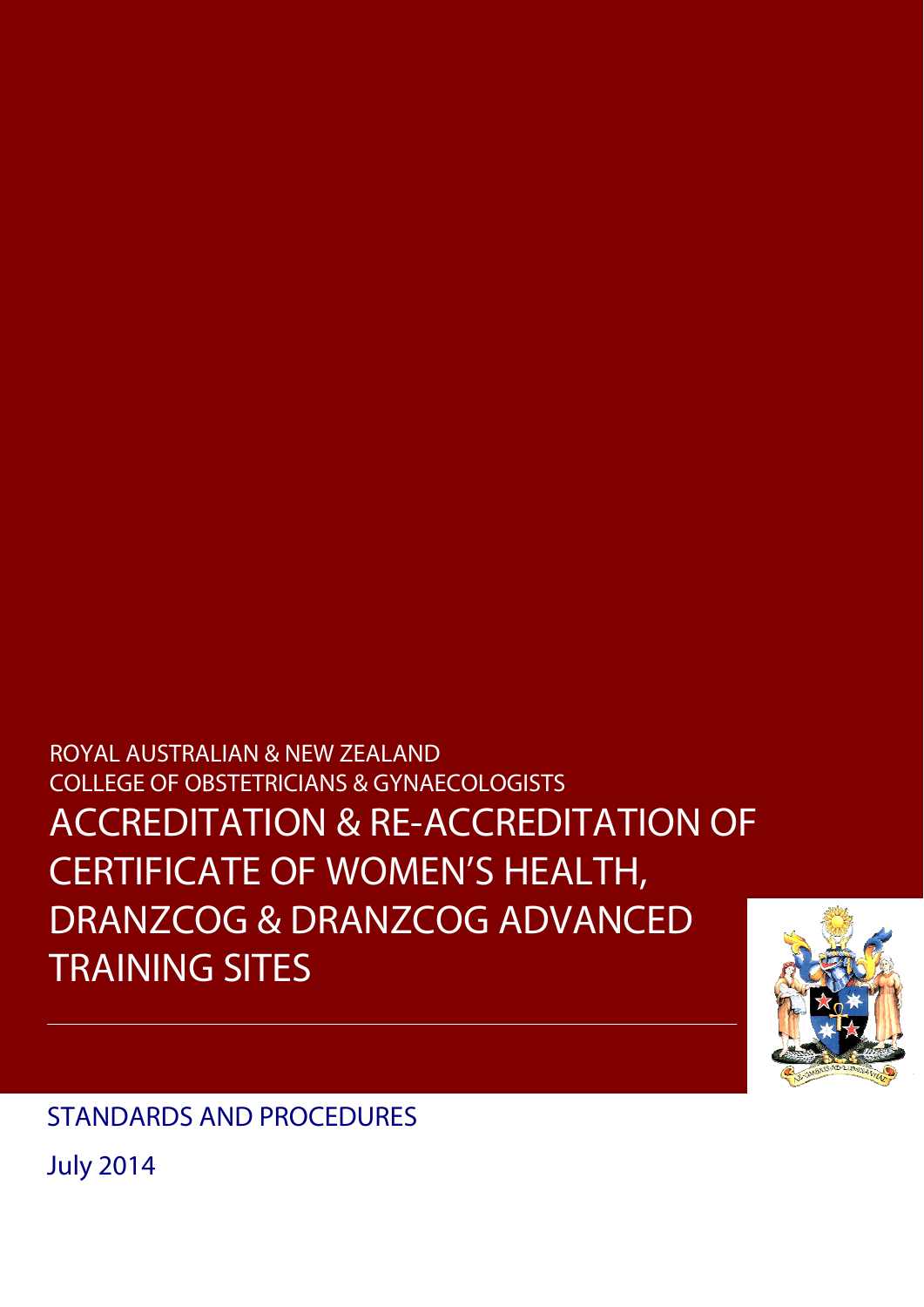# **TABLE OF CONTENTS**

| 1.0 Objectives of Accreditation and Re-accreditation                                       | 3  |
|--------------------------------------------------------------------------------------------|----|
| 2.0 Essential Components of the Training Programs                                          | 4  |
| 3.0 Accreditation and Supervision                                                          |    |
| 3.1 Certificate of Women's Health                                                          | 5  |
| 3.2 DRANZCOG and DRANZCOG Advanced                                                         | 5  |
| 4.0 Accreditation Process (New CWH/Diploma Sites)                                          |    |
| 4.1 Applications for accreditation                                                         | 7  |
| 4.2 Site visits: principles & process                                                      | 7  |
| 4.3 Notification of change of staffing or services                                         | 9  |
| 4.4 Periods of accreditation and accreditation ratings                                     | 9  |
| 5.0 Re-accreditation Process (Existing CWH/Diploma Sites)                                  |    |
| 5.1 Paper-based Component                                                                  | 10 |
| 5.2 Site Visit Component                                                                   | 11 |
| 6.0 Accreditation/Re-accreditation standards                                               |    |
| 6.1 Certificate of Women's Health                                                          | 13 |
| 6.2 DRANZCOG                                                                               | 15 |
| 6.3 DRANZCOG Advanced                                                                      | 17 |
| 7.0 Roles and Responsibilities of Training Mentors and Training Supervisors                |    |
| 7.1 Responsibilities of the Training Mentor                                                | 20 |
| 7.2 Responsibilities of the Training Supervisor(s)                                         | 21 |
|                                                                                            |    |
| <b>Appendices</b><br>Appendix One: Hospitals Accredited by RANZCOG for DRANZCOG & DRANZCOG |    |
| <b>Advanced Training</b>                                                                   | 25 |
| Appendix Two: Abbreviations                                                                | 28 |
| Appendix Three: Glossary of Terms                                                          | 29 |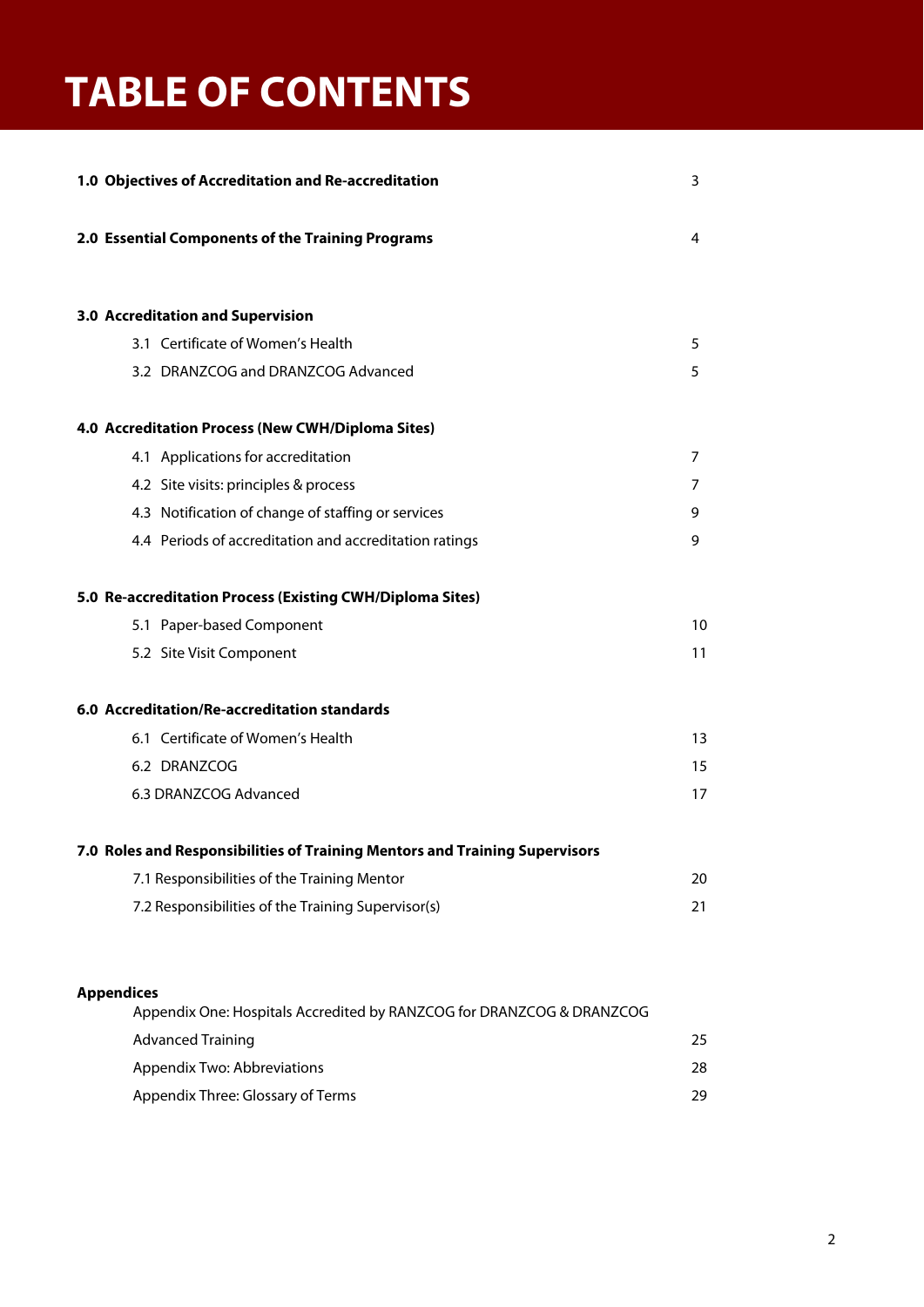# **OBJECTIVES**

# **1.0 OBJECTIVES OF ACCREDITATION and RE-ACCREDITATION**

The objectives of accreditation and re-accreditation of Certificate of Women's Health (CWH), DRANZCOG & DRANZCOG Advanced training sites are:

- o To ensure that the core requirements for clinical and educational experience as defined in the CWH/DRANZCOG/DRANZCOG Advanced curricula are being met for all trainees.
- $\circ$  To assist the accredited sites in their role as training providers not just service providers by identifying factors that are adversely affecting their capacity to deliver effective and supported training to CWH/DRANZCOG/DRANZCOG Advanced trainees.
- o To work with the sites and the Training, Accreditation and Recertification (TAR) Subcommittee of the Conjoint Committee for the Diploma of Obstetrics and Gynaecology (CCDOG) to formulate strategies which will maximise training opportunities and ensure efficient and safe service delivery provision by CWH/DRANZCOG/DRANZCOG Advanced trainees.

## **Note re 'site' responsibilities (including hospitals):**

The College appreciates that given the different potential settings for all or part of CWH/DRANZCOG/DRANZCOG Advanced training (as applicable) and the different organisational structures involved, responsibility for the implementation of these standards may vary from **site to site. This will** invariably result in individual or shared action on the part of the hospital and/or clinic administration and, in the case of hospitals, the departments or divisions within a hospital responsible for obstetric and gynaecological care. Reference in the document to 'sites' should be read as acknowledgement of that shared responsibility.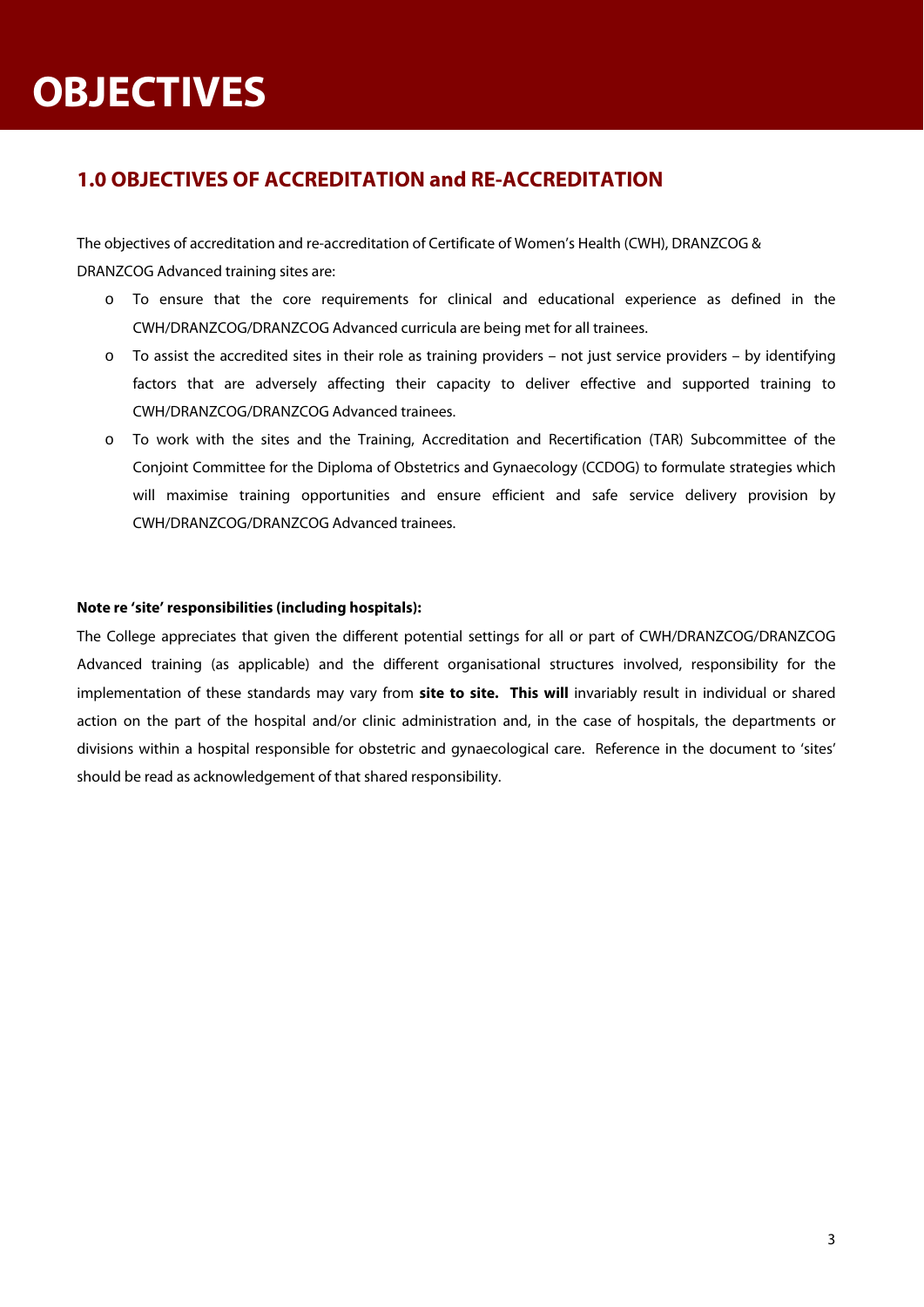# **ESSENTIAL COMPONENTS**

## **2.0 ESSENTIAL COMPONENTS OF THE TRAINING PROGRAMS**

The CWH/DRANZCOG/DRANZCOG Advanced training programs are structured, post-graduate programs which lead to either the Certificate of Women's Health (CWH), Diploma of the RANZCOG (DRANZCOG) or the Diploma Advanced of the RANZCOG (DRANZCOG Advanced). Each qualification builds upon the knowledge and skills developed in the preceding qualification; that is, the DRANZCOG builds upon the CWH, the DRANZCOG Advanced upon the DRANZCOG.

Training in any one of the training programs may be undertaken at a single or at multiple sites (see Section 3.0 Accreditation and Supervision in this document). Approved clinics and accredited hospitals must be able to provide the range of core O&G experiences stipulated in the relevant curriculum so that trainees may be able to satisfy all training and assessment requirements within the maximum period of training allowed for the program they are undertaking. The CWH, DRANZCOG and DRANZCOG Advanced training and assessment requirements are outlined in Table 1 below, however, these are subject to change and reference should be made to the appropriate curriculum document.

|                                              | <b>CWH</b>                                                                               | <b>DRANZCOG</b>                                                                                                                                                                                                    | <b>DRANZCOG Advanced</b>                                                                                                                                                                                                                                                                                                               |  |
|----------------------------------------------|------------------------------------------------------------------------------------------|--------------------------------------------------------------------------------------------------------------------------------------------------------------------------------------------------------------------|----------------------------------------------------------------------------------------------------------------------------------------------------------------------------------------------------------------------------------------------------------------------------------------------------------------------------------------|--|
| Pre/co-                                      |                                                                                          | CWH training and assessment                                                                                                                                                                                        | DRANZCOG training and assessment                                                                                                                                                                                                                                                                                                       |  |
| requisites                                   |                                                                                          | requirements                                                                                                                                                                                                       | requirements                                                                                                                                                                                                                                                                                                                           |  |
| <b>Minimum</b><br>number of<br>consultations | 12 in family planning<br>70 in antenatal care<br>70 in gynaecology                       | 70 in antenatal care*<br>70 in gynaecology*                                                                                                                                                                        |                                                                                                                                                                                                                                                                                                                                        |  |
| Logbook                                      | <b>CWH Logbook</b>                                                                       | <b>DRANZCOG Logbook</b>                                                                                                                                                                                            | DRANZCOG Advanced Logbook                                                                                                                                                                                                                                                                                                              |  |
| Workplace-<br>based<br>assessments<br>(WBAs) | Communication<br>1.<br>skills<br>Antenatal<br>2.<br>examination<br>Cervical smears<br>3. | Low instrumental delivery<br>1.<br>Episiotomy/tear repair<br>2.<br>Examination of a neonate<br>3.<br>Management of obstetric<br>4.<br>emergencies<br>CPR of a pregnant woman<br>5.<br>Neonatal resuscitation<br>6. | Caesarean deliveries<br>1.<br>Management of full dilatation at Caesarean<br>2.<br>section<br>Pelvic laparotomy<br>3.<br>Management of first trimester termination<br>4.<br>of pregnancy and/or miscarriage<br>5.<br>Management and uterine evacuation<br>following second trimester pregnancy loss<br>and/or mid trimester termination |  |
| <b>Examinations</b>                          | 100 multiple choice<br>question written<br>examination                                   | 50 multiple choice question<br>$\mathbf{1}$ .<br>written examination*<br>Oral examination<br>2.                                                                                                                    |                                                                                                                                                                                                                                                                                                                                        |  |
| Other                                        |                                                                                          |                                                                                                                                                                                                                    | Five (5) case syntheses on a range of obstetric<br>conditions                                                                                                                                                                                                                                                                          |  |

## **Table 1: Training and assessment requirements for the CWH, DRANZCOG and DRANZCOG Advanced**

\* In addition to the requirements of the CWH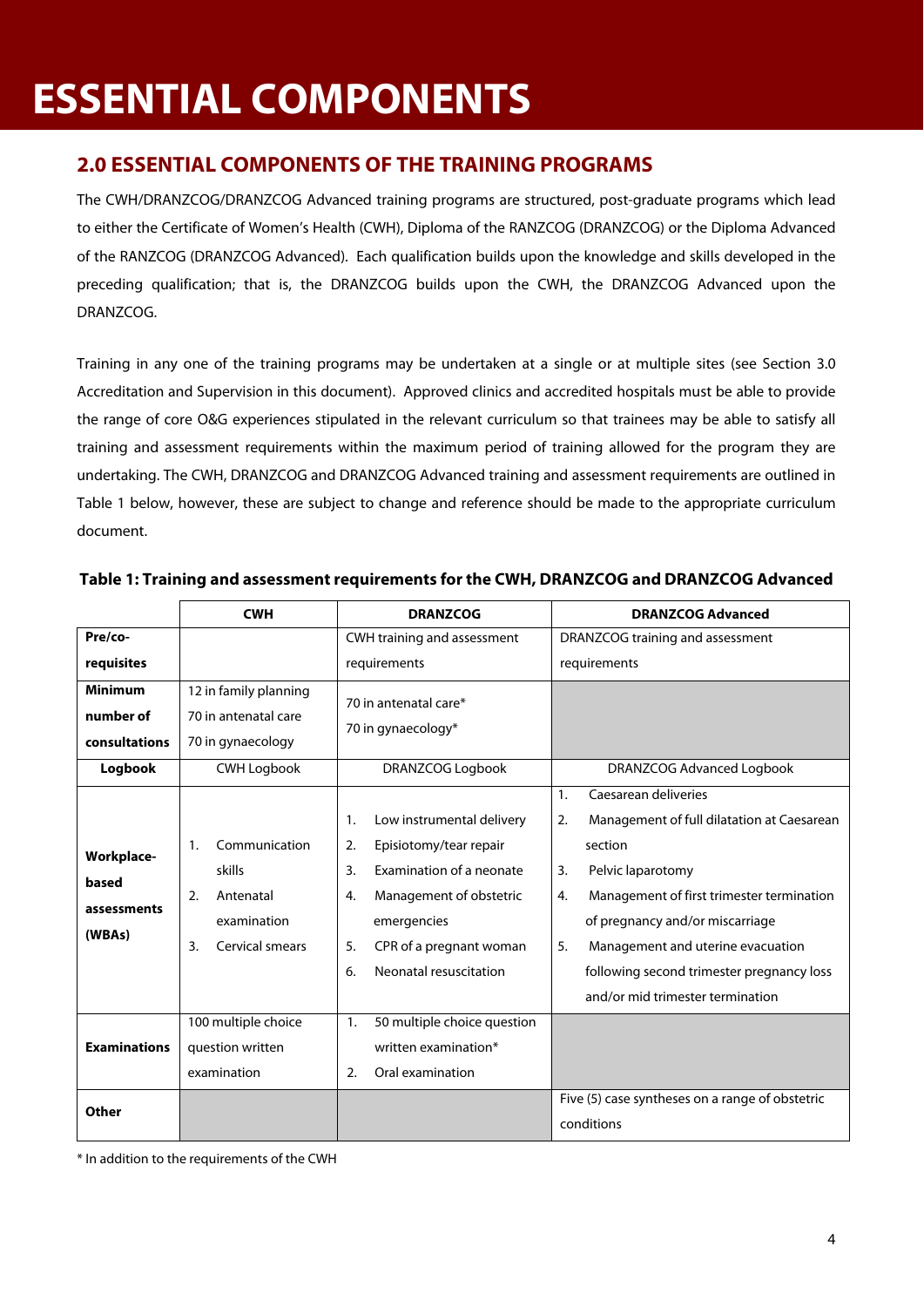# **3.0 ACCREDITATION and SUPERVISION**

## **3.1 Certificate of Women's Health**

Certificate of Women's Health (CWH) training may be undertaken in a number of settings:

- solely in appropriate clinics (eg; general practice, gynaecological, family planning and antenatal);
- **in hospitals accredited for CWH training\*; or**
- a combination of clinics and accredited hospitals.

\*These hospitals may be rural/smaller metropolitan hospitals, country base/metropolitan district hospitals or tertiary hospitals.

All training must be prospectively approved. That is, hospitals must apply for accreditation before a trainee is to commence training. Training undertaken prior to accreditation will not be credited.

When CWH training occurs solely in one or more clinics, the clinic(s) are not required to apply for accreditation. The suitability of clinic-only training will be assessed when a trainee submits their CWH Application for Training form. The Training Mentor for clinic-only training may be located at another site, but must meet with the trainee on a regular basis (i.e. at least monthly) to review the trainee's logbook, discuss cases and the trainee's training progress.

When CWH training is to be undertaken in a hospital or a combination of hospital(s) and clinic(s), an application for accreditation must be submitted by the hospital at which the trainee will be undertaking the majority of his/her training. The Training Mentor must be located at the hospital at which the trainee is undertaking their training and must meet with the trainee on a regular basis (i.e. at least monthly) to review the trainee's logbook, discuss cases and the trainee's training progress.

Irrespective of whether training is hospital- and/or clinic-based, Training Mentors must hold the CWH, DRANZCOG, DRANZCOG Advanced, DipRACOG or Fellowship of the RANZCOG.

## **3.2 DRANZCOG and DRANZCOG Advanced**

While CWH components of the DRANZCOG and DRANZCOG Advanced programs may be completed in appropriate clinics, the procedural and surgical components of the DRANZCOG and DRANZCOG Advanced training programs must be completed in hospitals accredited for such training by the RANZCOG.

Individual hospitals can apply for accreditation for either or both of the Diploma training programs. Alternatively, combinations of hospitals, or hospitals together with appropriate clinics, could form a consortium and become jointly accredited. When clinics form part of a consortium of hospitals to be accredited, details of these clinics and the training to be undertaken in them must be provided in the accreditation application. In this 'consortium model', trainees could receive their procedural and surgical training at a single hospital or may rotate to hospitals in a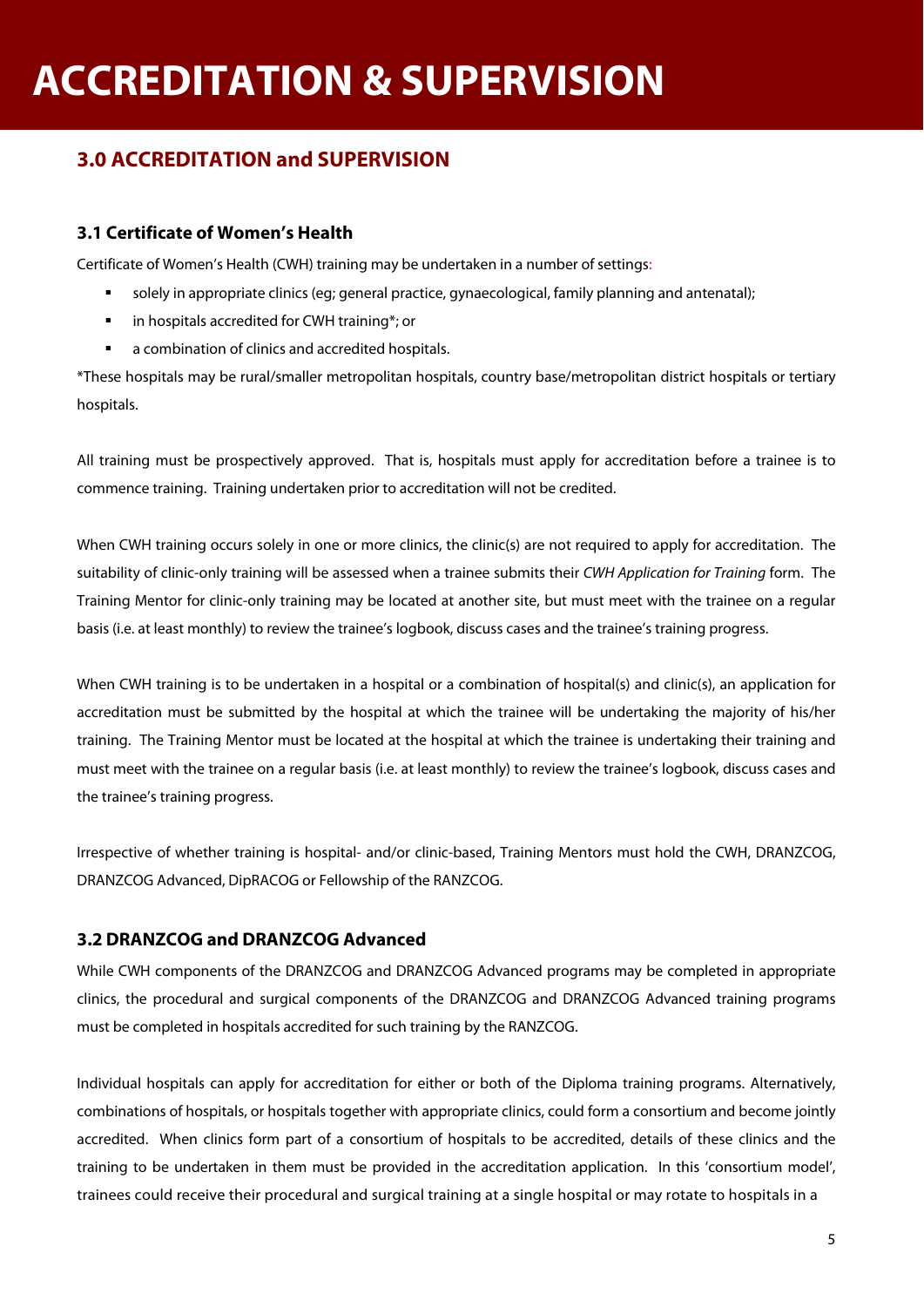consortium, and gain their office-based obstetric and gynaecological experience in clinics. Collectively, the accredited hospitals (and clinics, if applicable), must be able to provide, over the relevant training program, the range of core O&G experiences stipulated in the DRANZCOG and/or DRANZCOG Advanced curricula.

All training must be prospectively approved. That is, hospitals must apply for accreditation before a trainee is to commence training. Training undertaken prior to accreditation will not be credited.

Training Supervisors for the DRANZCOG training program must be located and actively engaged in obstetric practice at the hospital to be accredited. When a consortium of hospitals is applying for accreditation, the Training Supervisor must be located and actively engaged in obstetric practice at the hospital in which the trainee will be undertaking the majority of his/her training. The Training Supervisor must also meet with the trainee on a regular basis (i.e. at least monthly) to review the trainee's logbook, discuss cases and the trainee's training progress. Training Supervisors of DRANZCOG trainees must hold the DRANZCOG, DRANZCOG Advanced or Fellowship of the RANZCOG.

DRANZCOG Advanced trainees must have two Training Supervisors, one of whom must be located and actively engaged in obstetric practice at the hospital to be accredited. When a consortium of hospitals is applying for accreditation, the on-site Training Supervisor must be located and actively engaged in obstetric practice at the hospital in which the trainee will be undertaking the majority of his/her training. Both Training Supervisors must meet with the trainee on a regular basis (i.e. at least monthly) to review the trainee's logbook, discuss cases and the trainee's training progress. Training Supervisors of DRANZCOG Advanced trainees must hold the DRANZCOG Advanced or Fellowship of the RANZCOG.

As the sites for the training of GP Obstetricians, the role and responsibilities of accredited CWH, DRANZCOG and DRANZCOG Advanced hospitals cannot be overestimated. The Certificate and Diploma curricula emphasise that competency is achieved through an incremental process of learning and development in the key areas of clinical expertise, academic abilities and professional qualities. The Training Mentors, Training Supervisors, consultants, senior O&G registrars, midwifery staff and other health professionals involved in the training of Certificate and Diploma trainees – and the clinic and hospital environments in which they work – are crucial to this process in guiding day-to-day learning and ensuring robust growth of the profession. The standards detailed in this document specify what each hospital must provide as part of its obligations as a RANZCOG-accredited CWH, DRANZCOG and/or DRANZCOG Advanced training site.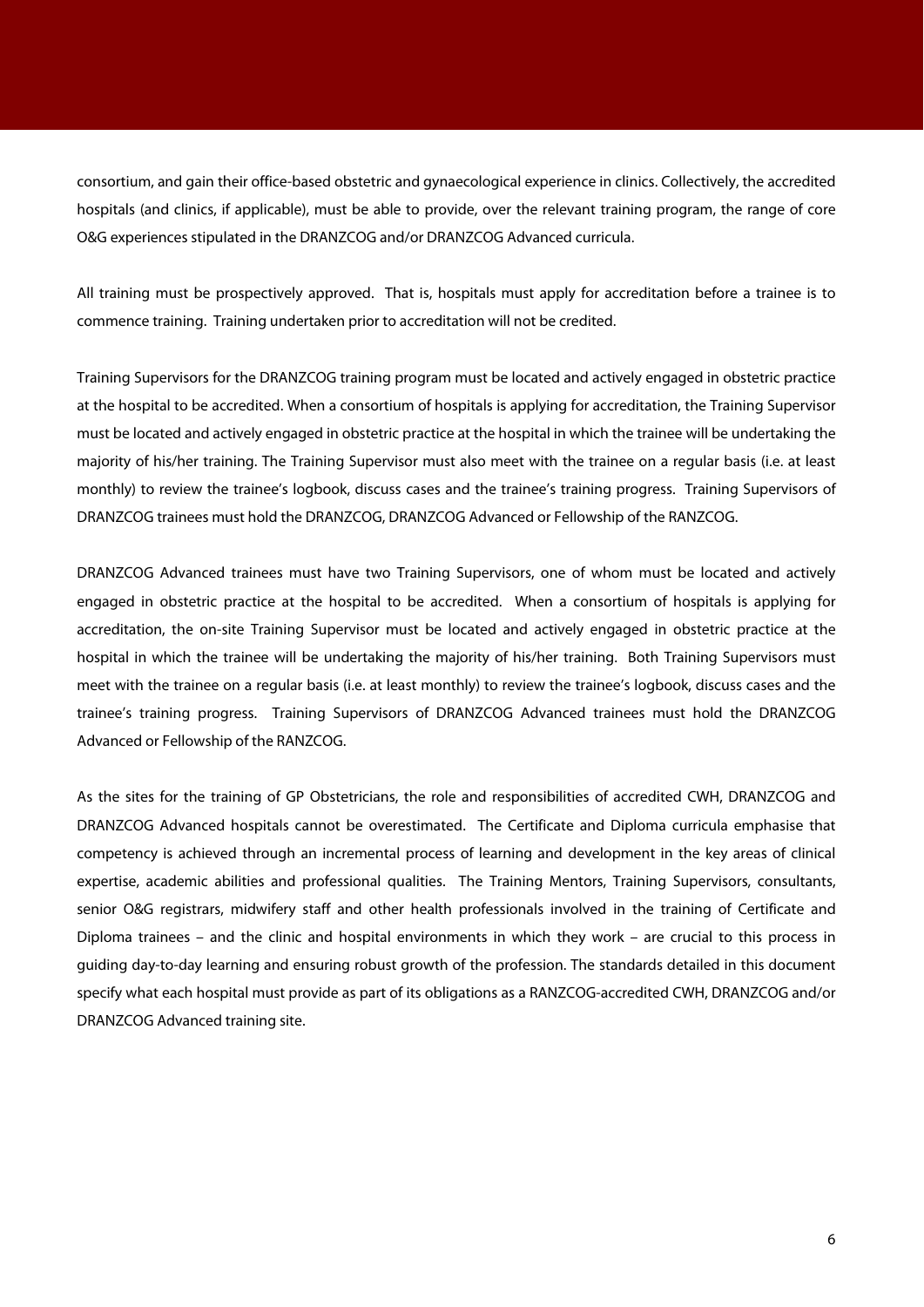# **4.0 ACCREDITATION PROCESS (NEW CWH/DIPLOMA SITES)**

## **4.1 Applications for accreditation**

A detailed application from hospitals for accreditation as an individual training site or as a consortium (which may involve appropriate clinics) must be submitted to the Training, Accreditation and Recertification (TAR) Subcommittee of CCDOG using the electronic Accreditation/Re-accreditation Application form obtained from the RANZCOG Training Services Department or the RANZCOG website.

Sites already accredited by the RANZCOG for DRANZCOG and/or DRANZCOG Advanced training will be required to undergo re-accreditation (see Section 5.0).

All applications are considered first by the TAR Subcommittee, which is responsible for the accreditation and reaccreditation of CWH/DRANZCOG/DRANZCOG Advanced hospitals. If the TAR Subcommittee approves the application, it then refers their recommendation to the CCDOG Executive for further approval. CCDOG Executive then forwards its recommendations to the RANZCOG Board for formal ratification. Accreditation is not finalised until formally ratified by the RANZCOG Board.

In most instances, applications are considered at the next scheduled meeting of the TAR Subcommittee. In exceptional circumstances, training sites may be granted provisional accreditation by the Chair of the TAR Subcommittee until the next TAR Subcommittee meeting, at which time the application will be considered for full accreditation.

## **4.2 Site Visits - Principles and Process**

## **Principles**

Accreditation of CWH/DRANZCOG/DRANZCOG Advanced training sites does not normally require a site visit. Instead, it is based on information collected by means of the Accreditation/Reaccreditation Application form, trainee logbooks and feedback from trainees by means of a detailed questionnaire.

However, the RANZCOG reserves the right to conduct a site visit as part of the accreditation process in the event that there are concerns about the training site's effectiveness as a training unit.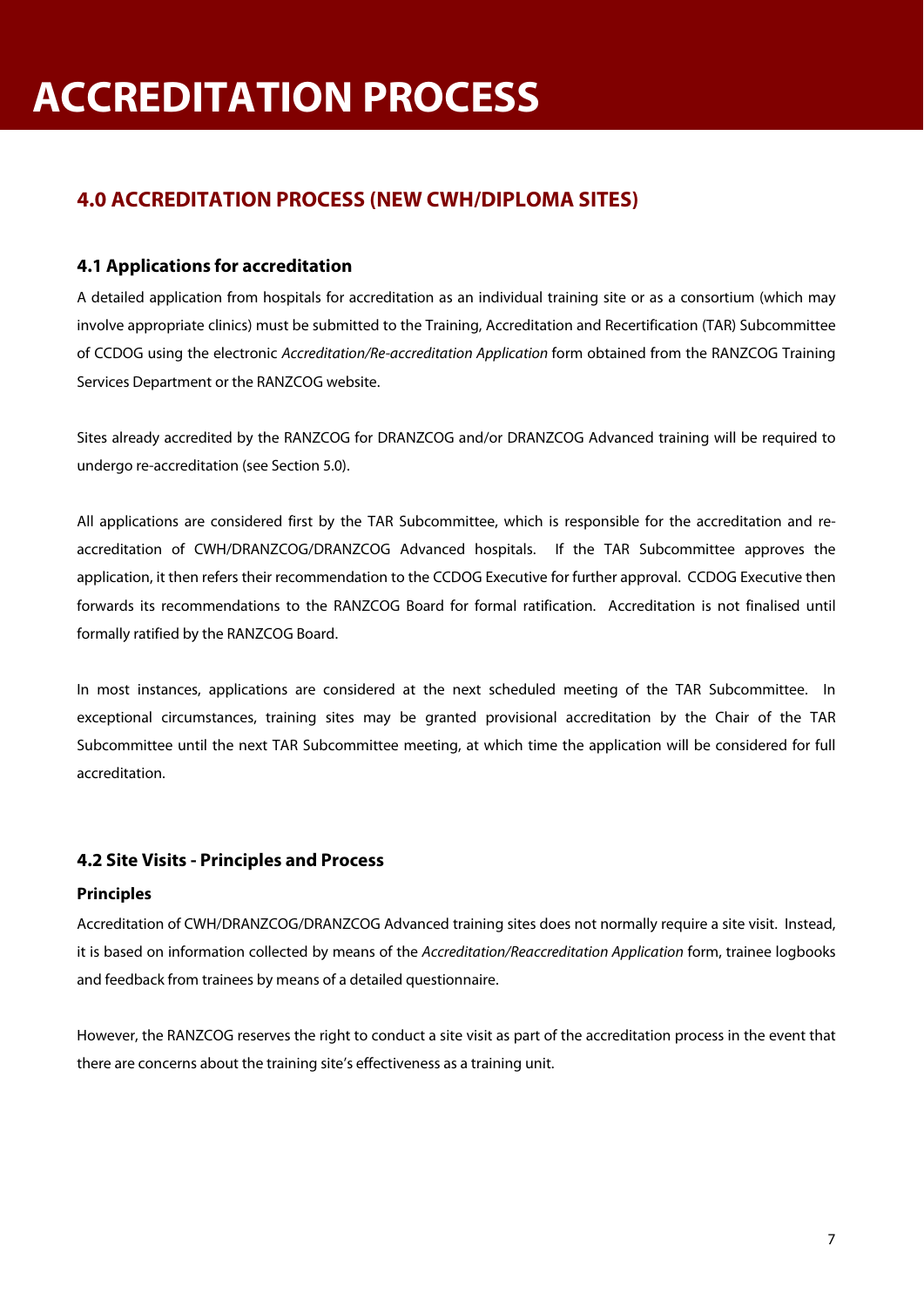The purpose of site visits, conducted by RANZCOG representatives, is to make balanced and objective assessments of each hospital's suitability for accreditation in accordance with curriculum requirements and the defined accreditation standards as specified in this document. In doing this, the TAR Subcommittee will gather and analyse a range of information and viewpoints at each site, including feedback from Fellows of the RANZCOG, Diplomates, trainees, senior midwifery staff, other health professionals, and hospital/area health service management.

- 1. Implement the accreditation process in an open and equitable manner.
- 2. Regularly review the standards and processes of hospital accreditation.
- 3. Ensure that all site visit teams (i.e. in those instances where a site visit is deemed necessary) and relevant College staff involved with the accreditation/reaccreditation process act in accordance with the above principles and are appropriately trained for their role in the process.

### **Notification of Site Visit**

In the event that a site visit is required, the relevant training site will be given adequate notice of the visit, which will be scheduled for a mutually convenient date. A timetable for the visit will be prepared by relevant staff in the Training Services Department in consultation with the training site Head of Department or his/her nominee.

### **Site Visit Teams**

Each team will comprise:

- a Fellow or Diplomate of the RANZCOG from a state other than the one in which the site visit is being conducted;
- a senior member of the RANZCOG Education and Training staff;
- a trainee representative from the CWH/DRANZCOG/DRANZCOG Advanced training program.

## **Conduct of the Site Visit**

Site visits will usually be of one half-day's duration and will comprise most, but not necessarily all, of the following:

- confidential interviews with Head of Department, Fellows and/or Diplomates on staff, senior midwifery staff, appropriate trainees from other programs (e.g. the RANZCOG's Integrated Training Program, if applicable), other appropriate health professionals and hospital management;
- tour of O&G department;
- attendance at a formal birthing suite handover;
- attendance at relevant clinics;
- visit to theatre;
- visit to the library and room to be set aside for the use of trainees;
- other areas as suggested by the hospital.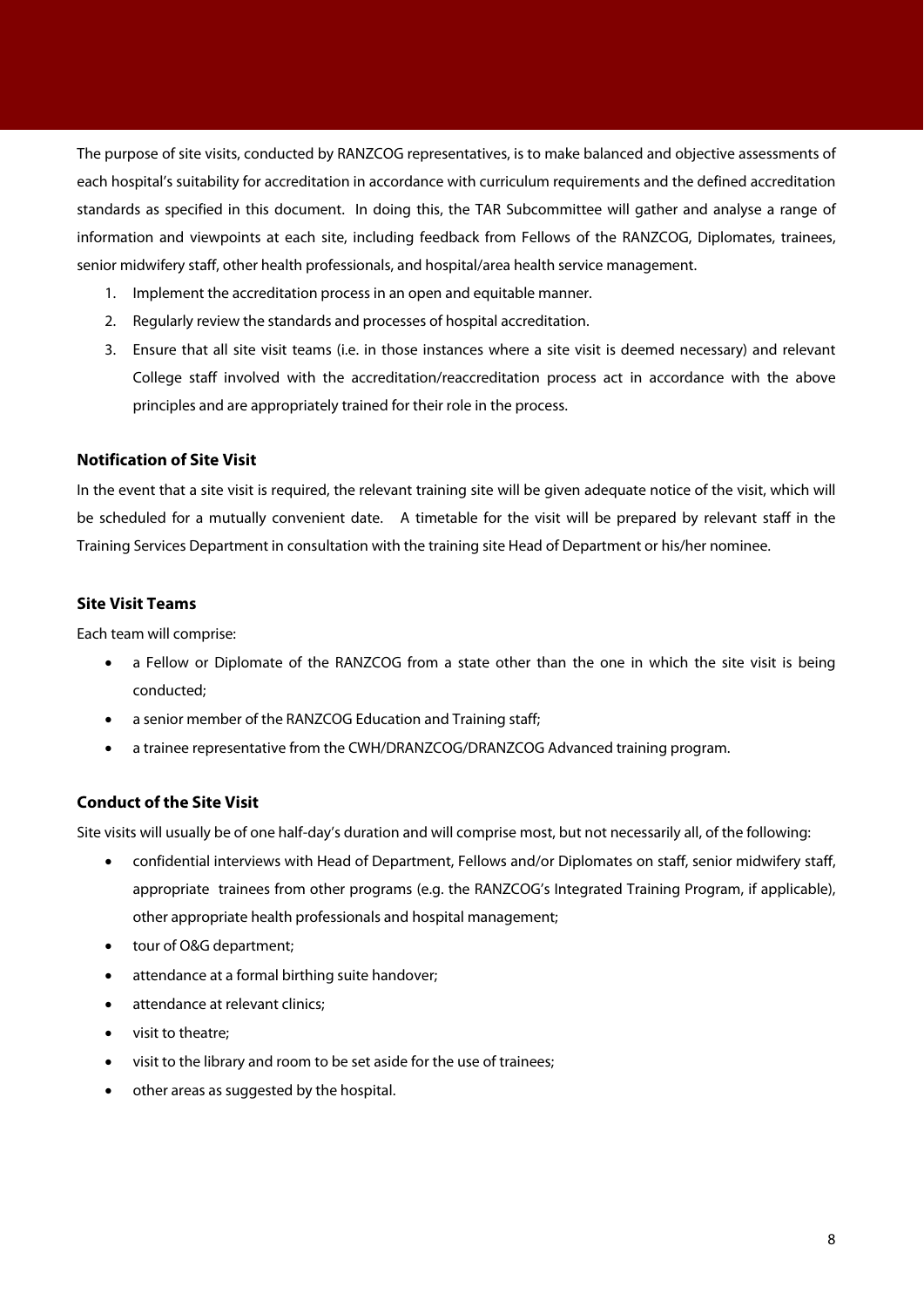#### **Site Visit Report**

In collaboration with relevant Training Services Department staff, the site visit team will complete a report on the visit using the RANZCOG-approved template. This report will be submitted to the TAR Subcommittee when it considers the training site's application for accreditation. In the event that further information is needed from the site in order to complete the report, the relevant Head of Department will be contacted by an appropriate member of the site visit team.

## **4.3 Notification of Change of Staffing or Services**

Training sites must inform the RANZCOG immediately if there is a change in staffing or services provided as detailed in the Accreditation/Reaccreditation Application form.

## **4.4 Periods of accreditation and accreditation ratings**

A single site or consortium of sites may be granted accreditation for a maximum period of four (4) years, after which time they must apply for re-accreditation.

Training sites which have not previously been accredited as training sites are accredited for one year in the first instance, with further extension of the period of accreditation being dependent upon satisfactory trainee logbook data and, in the case of DRANZCOG Advanced training, a trainee exit interview.

In cases where an application for accreditation falls short of meeting all of the standards described in this document, the TAR Subcommittee may either grant provisional accreditation for a period of one (1) year or reject the application. In both cases, the TAR Subcommittee will provide the training site(s) reasons for the provisional accreditation or rejection of the application in writing. The training site(s) will be invited to reapply for full accreditation once all criteria for accreditation can be met. Where provisional accreditation has been granted, the TAR Subcommittee will make recommendations which must be addressed within a specified period if accreditation is to continue.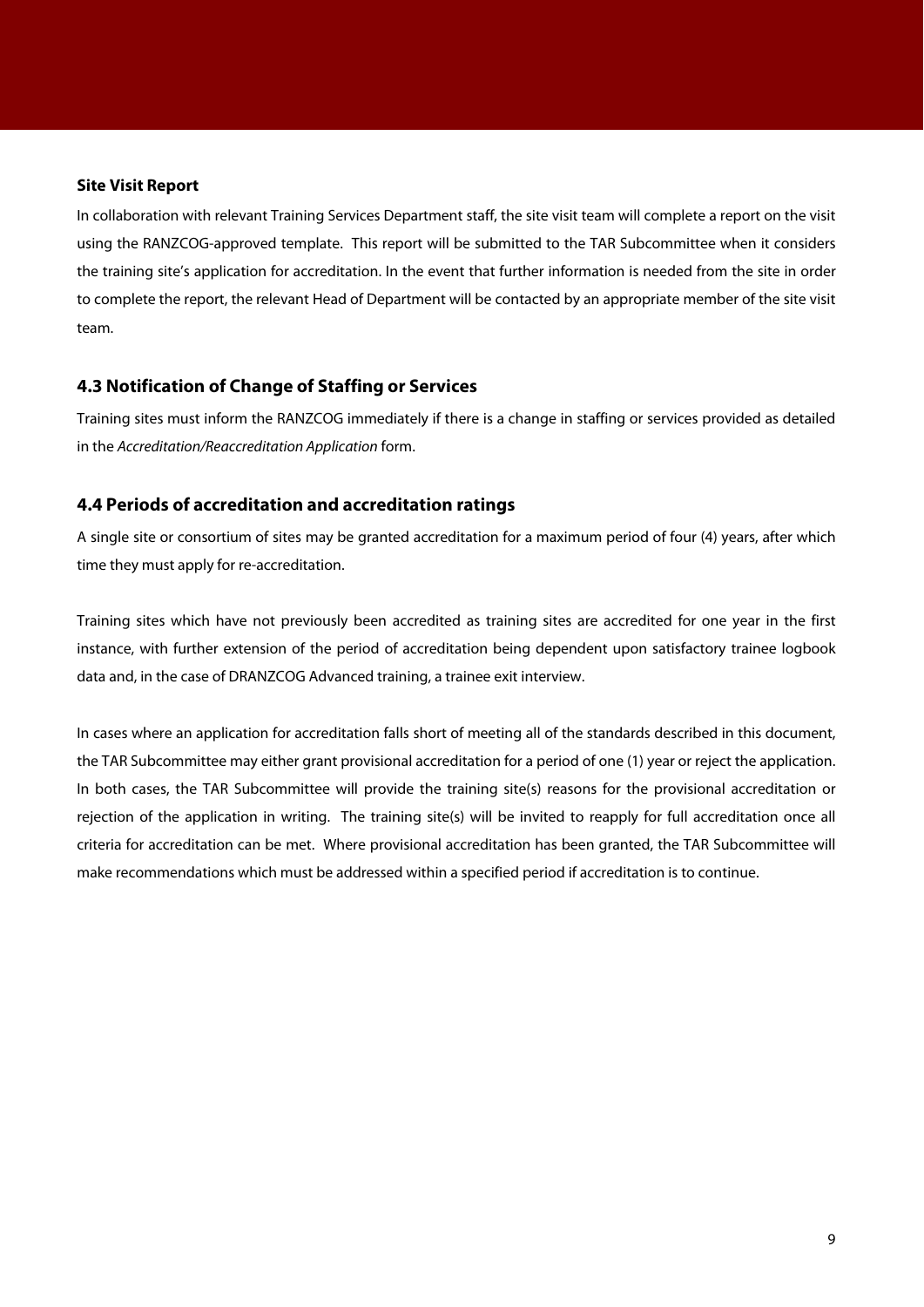## **5.0 RE-ACCREDITATION PROCESS (EXISTING CWH/DIPLOMA SITES)**

## **5.1 PAPER-BASED COMPONENT**

### **Application Form**

Sites already accredited for CWH/DRANZCOG/DRANZCOG Advanced training and which are due for re-accreditation will be sent an electronic version of the accreditation/re-accreditation application form relevant for that site, depending on whether it has been accredited for CWH, DRANZCOG or DRANZCOG Advanced training. The application form requires the site to indicate how it has met the agreed standards, ranging from clinical experience, staffing and facilities to education programs, protocols and professional development. Each site is given six weeks to complete the application form and submit it to the CWH/Diploma Co-ordinator at the College, together with required supporting documentation (e.g. rosters, in-hospital education program outline/timetable, etc.).

#### **Trainee Evaluation of Training Site**

To ensure that the College obtains a wide range of feedback about a site, the assessment also includes information about the site compiled from the Exit Questionnaire which all CWH/Diploma trainees are required to complete at the end of their training. Data on procedural numbers at a site provided by the trainees' logbooks will also be included in the paper-based assessment. (The College retains a scanned electronic copy of each trainee's completed logbook in its records, as well as tabulated procedural numbers for each trainee on the RANZCOG database.)

### **Evaluation of Documentation**

The documentation and data outlined above is evaluated according to the agreed standards as detailed in the Accreditation/Re-accreditation Standards and Procedures document. The evaluation of the information relating to each site is done by two assessors: a Fellow or Diplomate who is a member of the TAR Subcommittee and a senior member of the RANZCOG Education & Training staff.

To facilitate the evaluation process, a short template report document is used which asks the assessors to rate the site according to each standard: Satisfactory – with No Recommendations; Satisfactory – with Recommendations; and Not Satisfactory.

In the event of disagreement about the most appropriate re-accreditation rating, the final decision is made by the TAR Subcommittee Chair, in consultation with the TAR Subcommittee where necessary.

## **Re-accreditation Ratings**

In accordance with the current Standards and Procedures, the evaluation of the documentation results in one of the following decisions: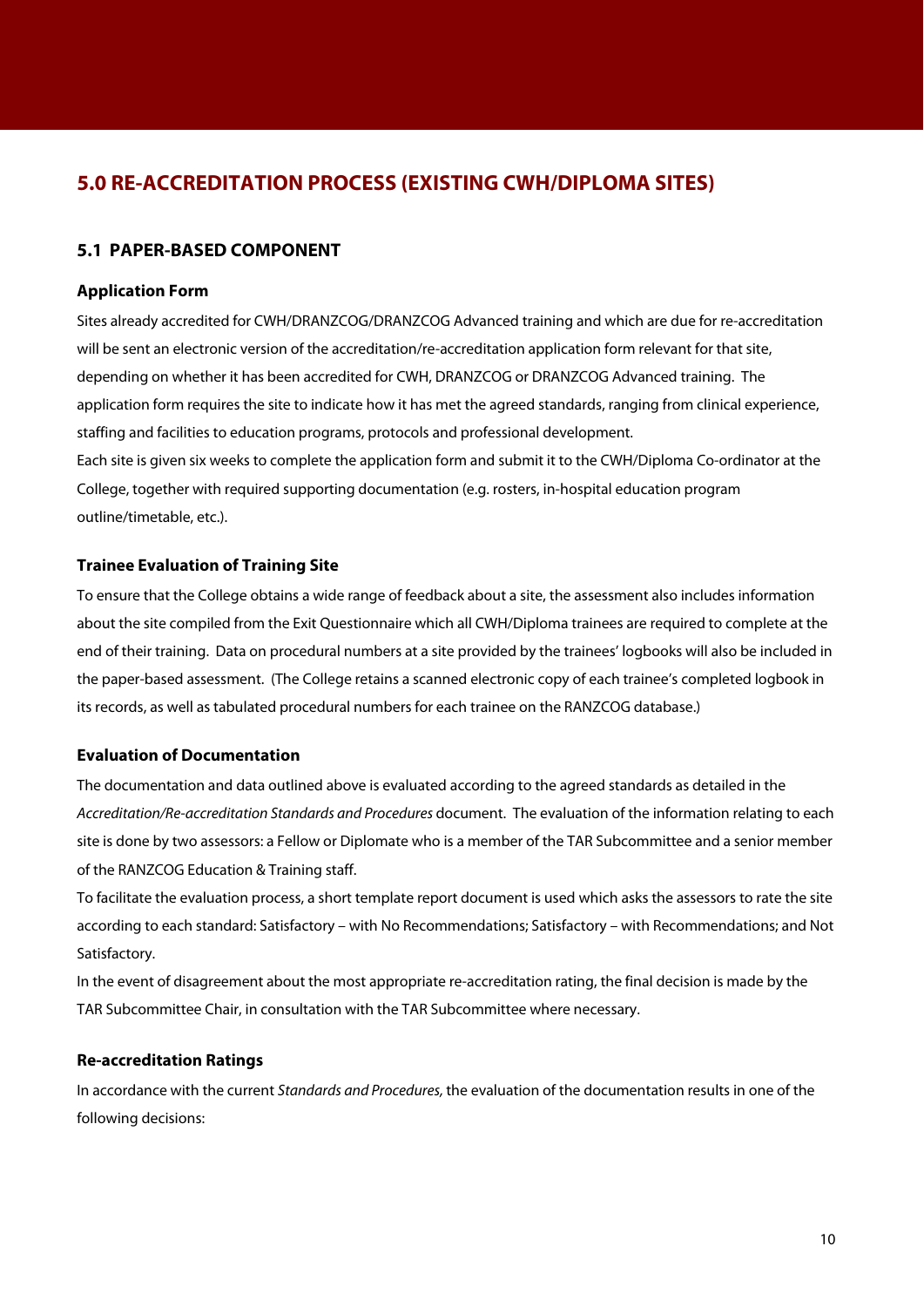- Site meets all the agreed standards granted full accreditation for the maximum period of four years.
- Site falls short of meeting all the standards granted provisional accreditation for a period of one year OR (in extreme cases) application for re-accreditation rejected. IMPORTANT NOTE: Where provisional accreditation has been granted, the site is advised of recommendations for improvement which must be addressed within a specified period if accreditation is to continue.
	- Where the application for re-accreditation has been rejected, a site visit is conducted to investigate the site further before a final decision is made about loss of College accreditation (see Section 5.2 below).

#### **Informing the Site of Re-accreditation Decisions**

The site receives a brief template report document which indicates the re-accreditation rating, the reasons for that rating, the recommendations, and the timeframe for addressing those recommendations (where applicable). In the event that a hospital is dissatisfied with a re-accreditation rating, it may write to the Chair of the TAR Subcommittee requesting a review of the rating. The Chair, in consultation with the TAR Subcommittee, will make the final decision as to whether or not to revise the re-accreditation rating.

## **5.2 SITE VISIT COMPONENT (WHERE APPLICABLE)**

#### **Notification of Site Visit**

In the event that a site visit is deemed necessary due to significant concerns about a training site, the unit will be given a minimum of eight weeks' notice of the visit, which will be scheduled for a mutually convenient date. A timetable for the visit is prepared by relevant staff in the Training Services Department, in consultation with the Head of Department at the site, or his/her nominee.

## **Site Visit Teams**

As per the process for initial accreditation of a training site (see Section 4.2 above).

## **Conduct of the Site Visit**

As per the process for initial accreditation of a training site (see Section 4.2 above).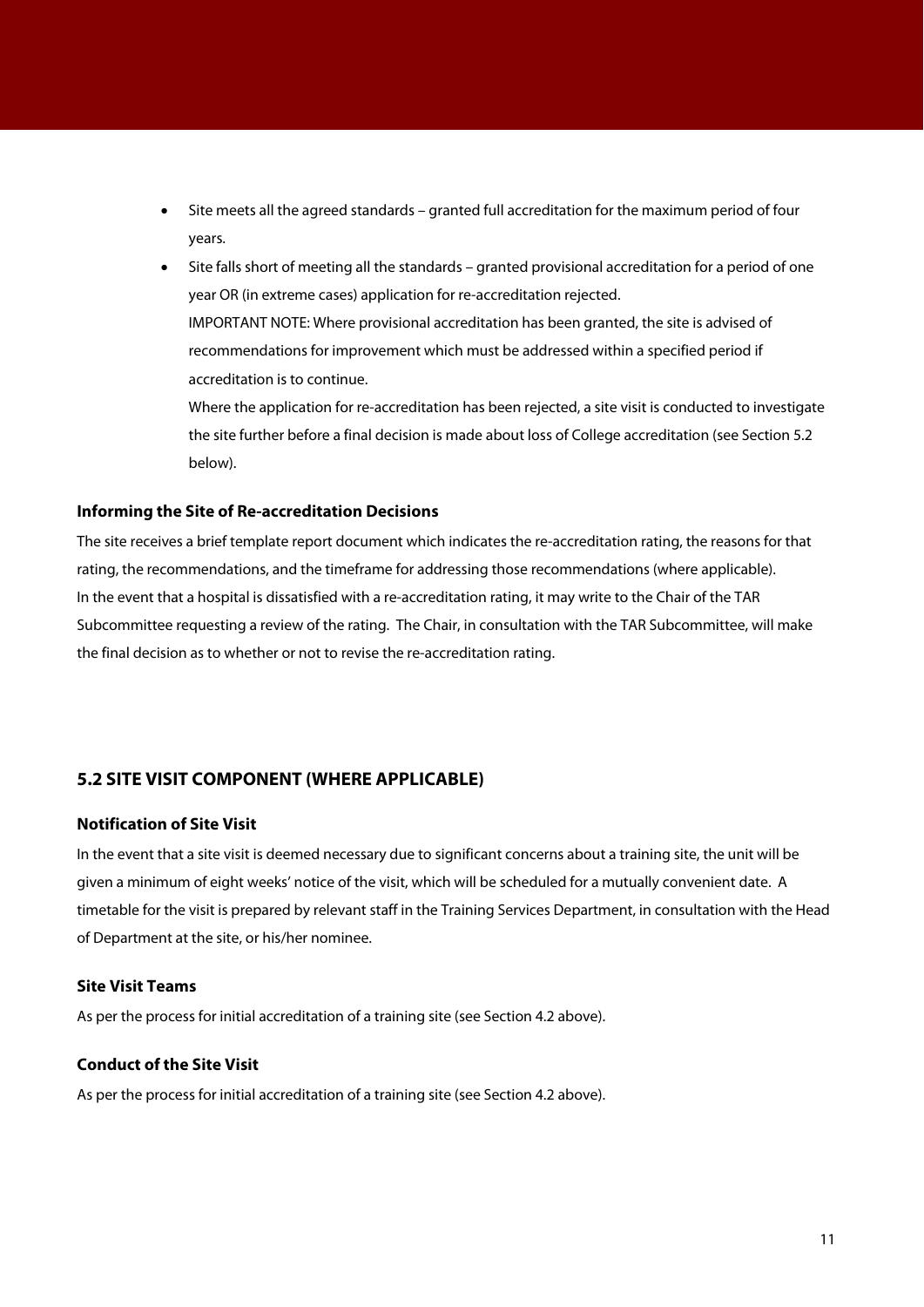#### **Site Visit Report**

In collaboration with the relevant Education and Training staff, the site visit team completes a report on the visit. This report will make recommendations for substantial improvements, which must be addressed within a specified timeframe.

In the event that these recommendations are not met, the site is advised that it faces possible loss of accreditation. The matter will then be referred to the TAR Subcommittee for further discussion.

#### **Loss of Accreditation**

Because of the implications for trainees at sites which lose accreditation, the final decision on whether or not to withdraw accreditation is made by the entire TAR Subcommittee. The Subcommittee could decide that a second site visit is required to further assess the site's performance as a training unit before a final decision is made.

If the TAR Subcommittee agrees that loss of accreditation is appropriate, their recommendation will be referred to CCDOG Executive and the RANZCOG Board. The final decision on withdrawing accreditation is made by the Board. The hospital and trainees at the relevant site will be given a minimum of six months' notice of loss of accreditation, so that trainees can make other training arrangements.

A site which has lost accreditation may write to the Chair of the TAR Subcommittee requesting re-consideration of the decision. The final decision on whether or not to uphold the loss of accreditation is made by the Board, in consultation with the TAR Subcommittee and the CCDOG Executive.

#### **Regaining Accreditation**

A site which has lost accreditation may re-apply for re-accreditation at a later date, if it believes it is in now in a position to meet the agreed standards.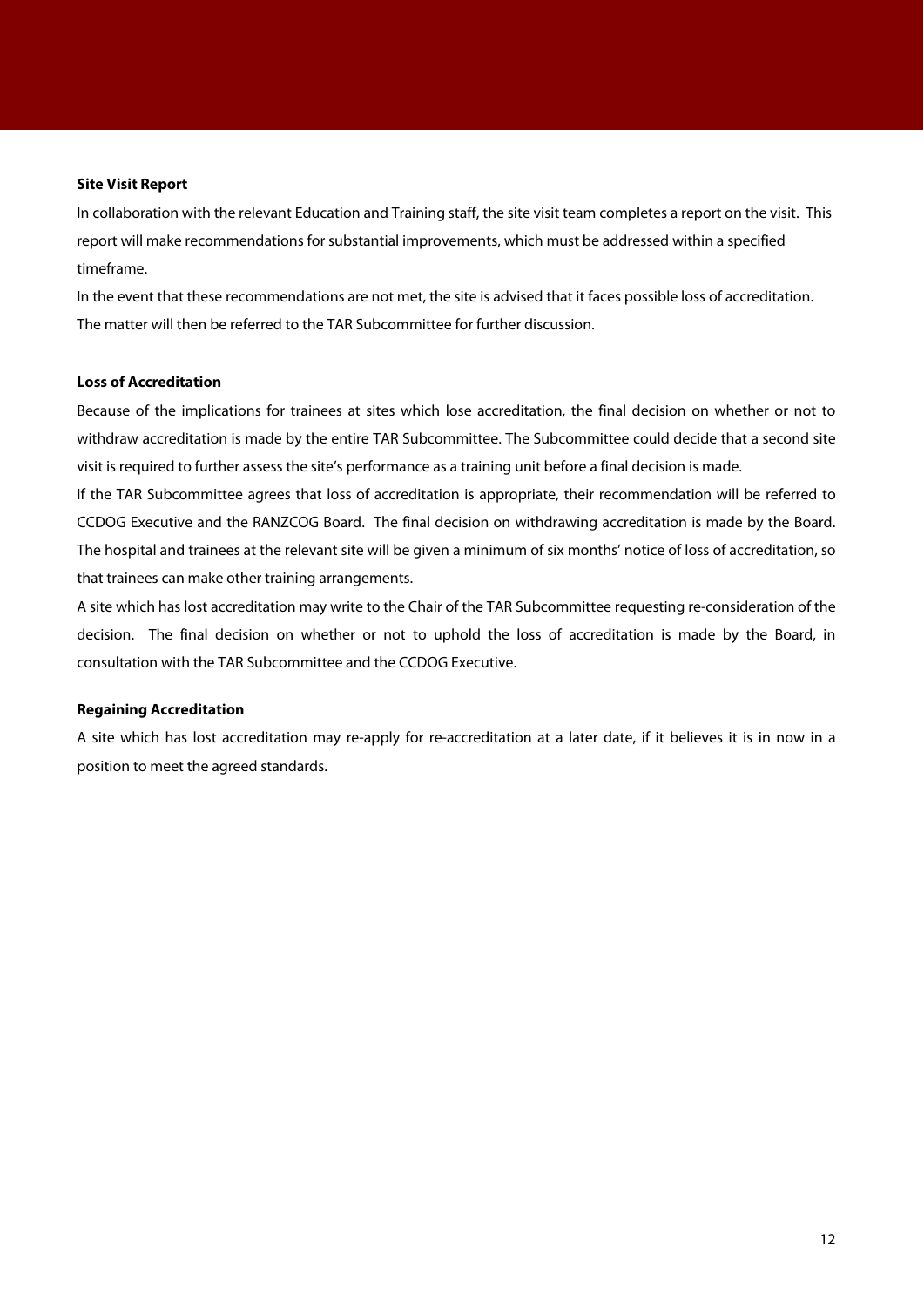## **6.0 ACCREDITATION/RE-ACCREDITATION STANDARDS**

The following standards identify what the RANZCOG regards as the criteria for effective training and support for CWH, DRANZCOG and DRANZCOG Advanced trainees. Accreditation and re-accreditation of training sites is dependent on their ability to meet these standards.

## **6.1 Certificate of Women's Health**

## **Clinical Experience:**

Training should be matched with the trainee's perceived needs but, as a minimum, hospitals offering CWH training must be able to provide or arrange the following supervised experience:

- **Family Planning consultations**. A **minimum** of 12 Family Planning consultations. This can be arranged in a number of ways, either within the hospital or by a local clinic.
- **Antenatal consultations**. A **minimum** of 70 antenatal consultations. This can be arranged in a number of ways, either within the hospital antenatal clinic or in a local clinic (eg. Obstetrician's or GP's consulting rooms).
- **Gynaecological consultations**. A **minimum** of 70 gynaecological consultations. This can be arranged in a number of ways, either within the hospital gynaecological clinic or in a local clinic (eg. Obstetrician's or GP's consulting rooms, menopause clinics, STD clinics, Well-woman clinics).

In order to ensure the provision of appropriate clinical experience to trainees, hospitals should also fulfil the following criteria with respect to rostering.

- **Accessing educational/training opportunities.** Rosters must not be designed solely with the objective of service delivery; there must be recognition that it is essential that trainees have regular access to key educational/training opportunities.
- **Night duty.** Trainees should not be rostered on for protracted periods of night duty where there is less opportunity for training and teaching.
- **Accredited vs non-accredited trainees.** Rosters should differentiate between accredited and nonaccredited trainees. While the College acknowledges the important service role of non-accredited trainees and their training needs, it is expected that the primary obligations is to accredited CWH/DRANZCOG/DRANZCOG trainees (as applicable).
- **Responsibility for rostering.** Rostering arrangements must not be left to hospital staff unaware of the specific training needs of RANZCOG trainees.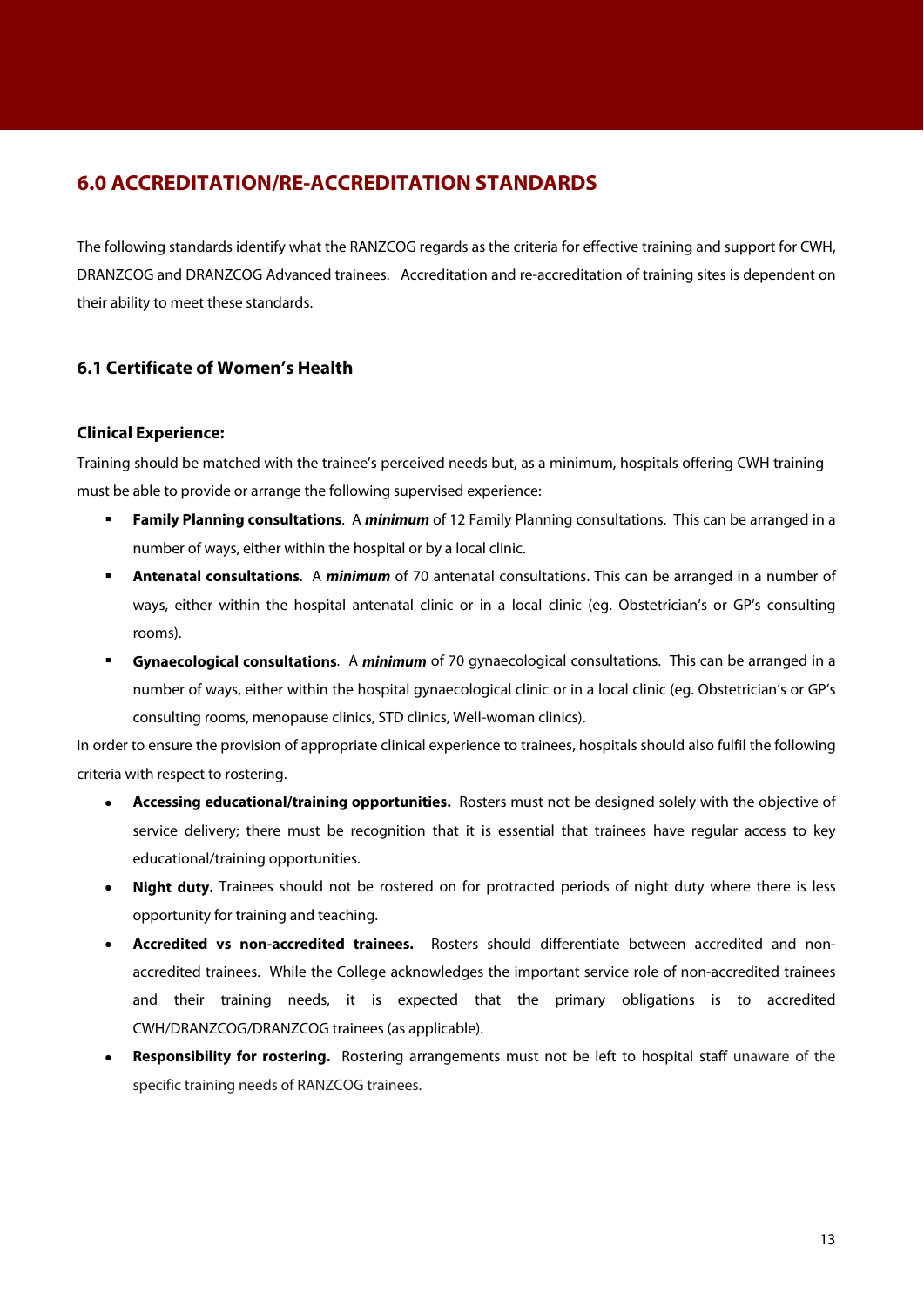### **Staff (including appropriate supervision of the trainee):**

- **Training Mentor.** Have a staff member with the DRANZCOG, DRANZCOG Advanced or Fellowship of the RANZCOG who will act as the Training Mentor. The Training Mentor must be located on-site. The Training Mentor must meet the defined role and responsibilities for Training Mentors as specified in Section 6.0 below.
- **Educational program coordinator.** Have a staff member with the DRANZCOG, DRANZCOG Advanced, Membership or Fellowship of the RANZCOG who will coordinate the educational program for trainees.

### **Facilities:**

- **Resource facilities.** Have adequate library and other resources to support CWH work and training, over and above that required for the recognition of undergraduate training positions.
- **Trainees' room.** This may be shared with medical undergraduates, etc. The room must contain basic furniture (chairs, desk) and at least one permanently located PC with access to the internet and medical databases.
- **Rest/on-call room.** Provide a rest/on-call room for trainees when they are on night duty.

### **Activities:**

- **Deliveries.** Normally deliver at least 300 babies per year.
- **GP Obstetricians.** Have provision for GP Obstetricians.
- **Quality Assurance program.** Have an active Quality Assurance program in obstetrics and gynaecology.
- **Educational program.** Have a structured educational program for trainees, and allow time for trainees to attend such activities. The program should include the following on a regular basis:
	- tutorial/trainee meetings with the requirement for trainees to give presentations on a rotating basis;
	- journal club;
	- lectures;
	- gynaecology clinic case review;
	- gynaecology teaching round; and
	- perinatal and neonatal morbidity/mortality meetings.
- **Birthing suite handover.** This should be seen as an important educational opportunity for trainees, as well as an essential time for proactive planning (triaging for the birthing suite). The consultant on duty, the senior registrar and the team leader/midwife should be present at handovers in a Level 3 hospital.
- **Protocols.** As part of the implementation of consistent, up-to-date and safe training practices, the hospital should ensure that all birthing suite and gynaecology protocols are regularly reviewed and revised, and consistently followed by all consultants.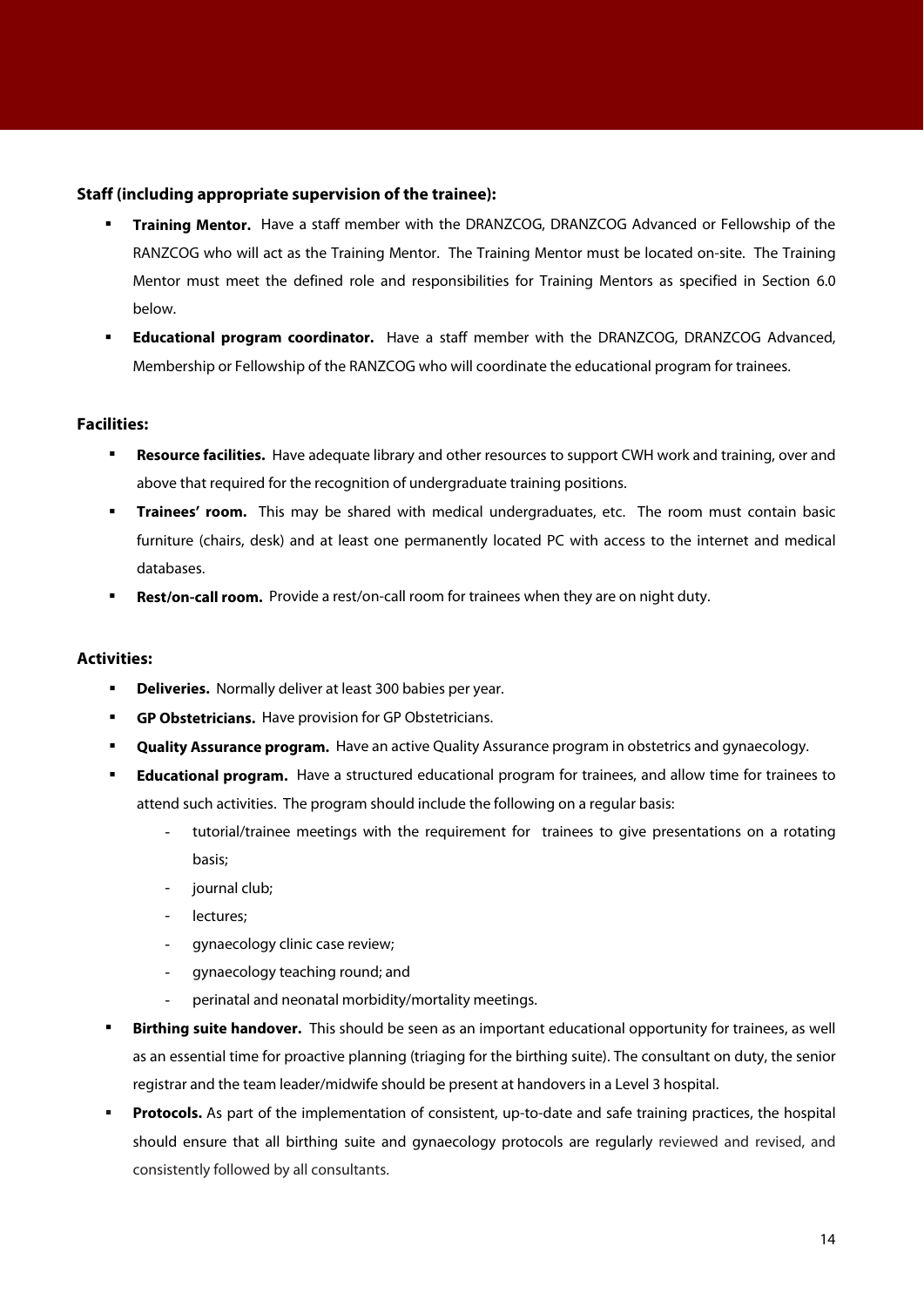## **6.2 DRANZCOG**

**In addition to the standards stated above required for hospitals offering CWH training**, hospitals offering DRANZCOG training must be able to meet the following requirements:

## **Clinical Experience:**

The training which a trainee receives should be matched with that trainee's perceived needs, but, as a minimum, hospitals offering DRANZCOG training must be able to provide or arrange the following supervised experience:

- **Antenatal consultations.** A **minimum** of 70 antenatal consultations. This can be arranged in a number of ways, either within the hospital antenatal clinic or in a local clinic (eg. Obstetrician's or GP's consulting rooms).
- **Gynaecological consultations.** A **minimum** of 70 gynaecological consultations. This can be arranged in a number of ways, either within the hospital gynaecology clinic or in a local clinic (eg. Obstetrician's or GP's consulting rooms, menopause clinics, STD clinics, Well-woman clinics).
- **Labour and delivery.** Personal conduct of the management of labour and delivery for at least 25 women.
- **First trimester miscarriage.** Personal conduct of the management of first trimester miscarriage for **at least**  10 women.
- **Retained placenta.** Personal conduct of the management of retained placenta for **at least** 3 women.
- **Dilatation and curettage.** Performance of dilatation and curettage for **at least** 10 women.
- **Bartholin's cyst/abscess.** Performance of marsupialisation of Bartholin's cyst/abscess for **at least** 10 women.

In order to ensure the provision of appropriate clinical experience to trainees, hospitals should also fulfil the following:

- **Birthing suite rostering.** DRANZCOG trainees must always be rostered on with either a senior registrar or a consultant who is dedicated to the birthing suite, except where the in-house credentialing process has identified a trainee as proficient enough not to require such supervision
- **After hours support by appropriate hospital medical officers.** Hospital rosters must ensure that after hours support for trainees on the birthing suite by hospital medical officers is sufficient to enable them to perform their service responsibilities effectively and safely. The officers should be available to perform the following functions:
	- insert cannulas;
	- perform vaginal examinations;
	- conduct initial assessments;
	- perform episiotomy repairs;
	- cover emergency;
	- handle drug orders/prescriptions; and
	- clerking in and out.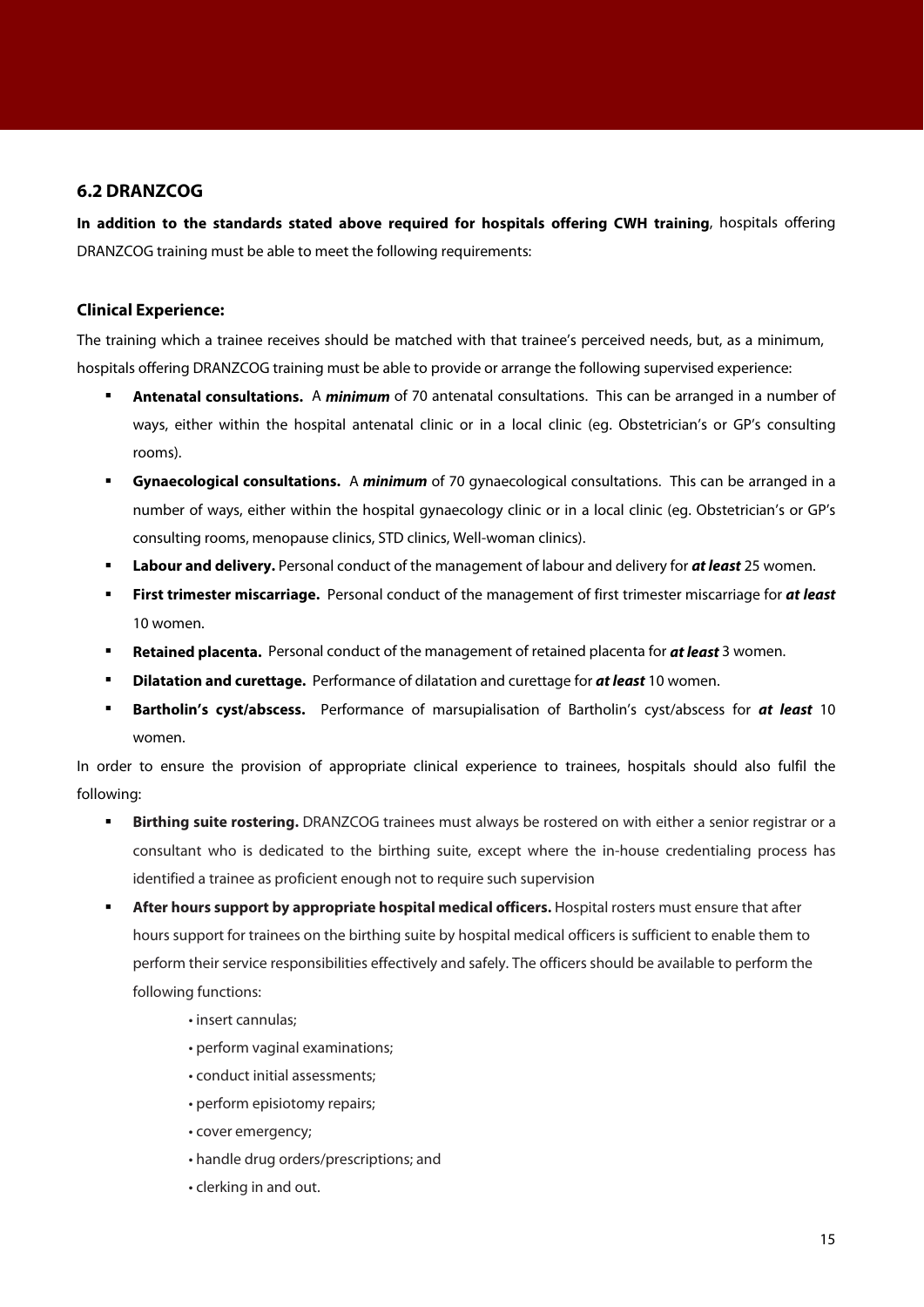### **Staff (including appropriate supervision of the trainee):**

- **Training Supervisor.** Have a staff member with the DRANZCOG or DRANZCOG Advanced or Fellowship of the RANZCOG, who will act as the Training Supervisor. The Training Supervisor must be located on-site. The Training Supervisor must also meet the defined role and responsibilities for Training Supervisors as defined in Section 6.0 below.
- **Educational program co-ordinator.** Have a staff member with the DRANZCOG, DRANZCOG Advanced, Membership or Fellowship of the RANZCOG who will co-ordinate the education program for the trainees.

### **Facilities (i.e. in addition to those specified above for CWH training posts) :**

Normally have paediatric support.

## **Activities:**

- **Professional development.** Offer in-house training, conducted by a suitably credentialed facilitator, or allow for off-site attendance for professional development, in the following:
	- Neonatal resuscitation
	- CPR of pregnant woman
	- Management of obstetric emergencies
- **Educational program.** Have a structured educational program for trainees, and allow time for trainees to attend such activities. In addition to activities listed for CWH hospitals, the program should also include the following on a regular basis:
	- CTG meeting;
	- combined case review meeting looking at LUSCS and any vaginal delivery needing evaluation (e.g. instrumental deliveries), and
	- intrapartum management tutorials.

As part of the hospital's responsibility to ensure the attainment of clinical competency by DRANZCOG trainees at the appropriate level, and to ensure that they are provided with the necessary level of consultant/senior registrar support, the hospital should satisfy the following criteria with respect to credentialing:

- **Documented credentialing process for accredited and non-accredited registrars.** Have an active and documented credentialing process which identifies each trainee's competence in core obstetric and gynaecological procedures.
- **Procedures covered by credentialing.** The credentialing document, prepared by appropriate O&G department staff, should cover all those procedures in which the trainee will be assessed by means of the Clinical Procedures Log in the DRANZCOG Logbook: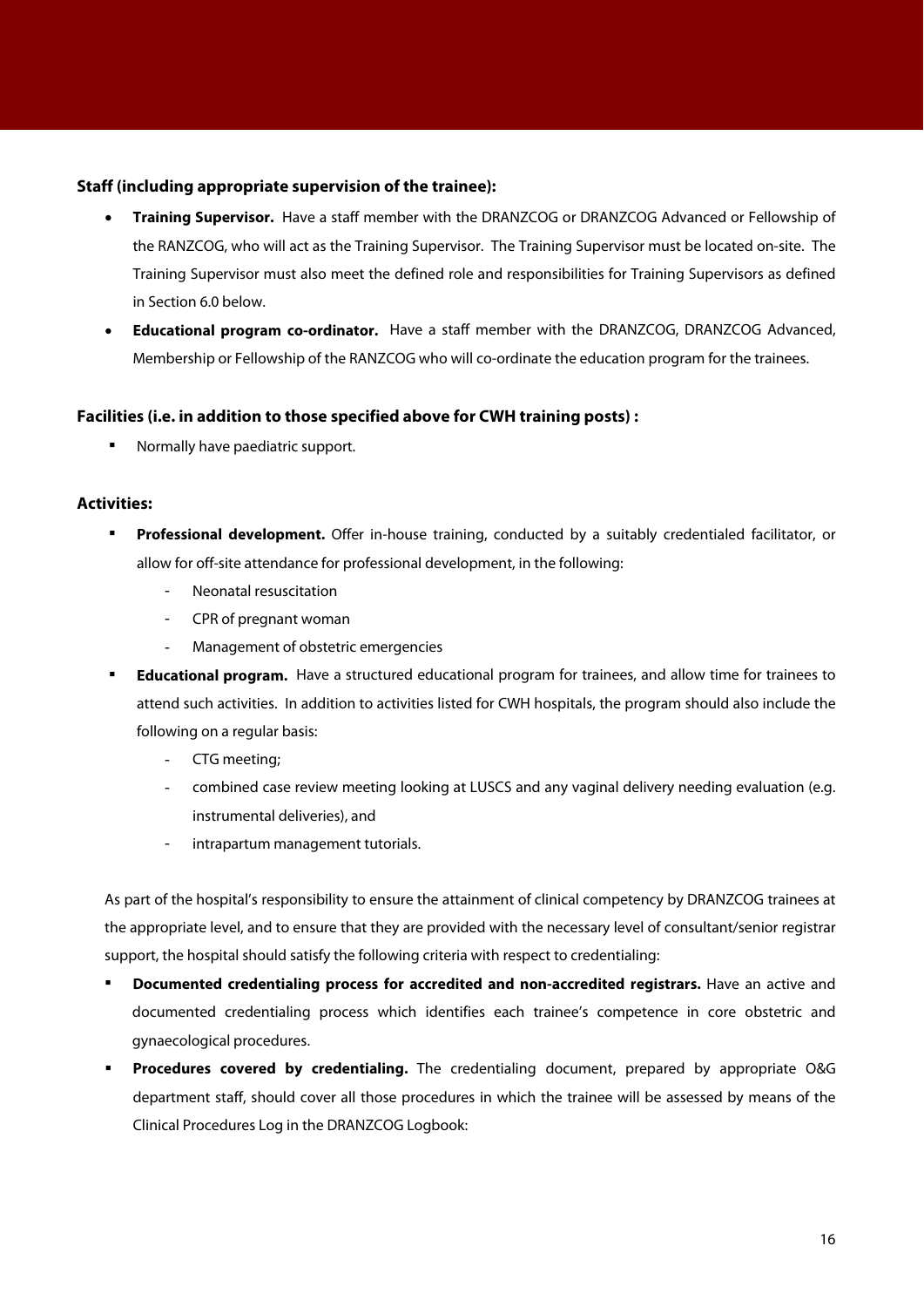- 1. Management of labour and delivery;
- 2. Management of first trimester miscarriage (may/may not include ERPOC);
- 3. Management of retained placenta;
- 4. Dilatation and curettage;
- 5. Masupialisation of Bartholin's cyst/abscess.
- **Acting in accordance with credentialing process.** The document should be distributed to all consultants, senior registrars and senior midwifery staff, and reviewed and updated for each trainee every six months. It must be clearly understood by trainees, supervisors, consultants, midwifery staff and senior registrars which procedures a trainee requires supervision.
- **Responsibility of consultants.** The credentialing document should indicate whether each trainee is competent to perform a specific procedure supervised or unsupervised, particularly after hours. If a trainee is listed as requiring after hours supervision for a procedure, it is a high priority expectation that the on-call consultant come in for that trainee and that procedure until such time as the trainee is signed off as being competent in the procedure. Even in the event that a trainee is considered competent in a procedure, this does not preclude him/her from seeking assistance from a consultant/senior registrar should the trainee feel that assistance is needed, nor does this preclude the consultant/senior registrar providing such support when requested.

**IMPORTANT NOTE:** The credentialing process is intended to identify each trainee's level of competency and confidence for various key procedures and is a guide for the consultants and other staff at that particular training site; it must not be confused with, or regarded as a substitute for, the RANZCOG process of formal assessment of trainee competency for accredited trainees in the CWH/DRANZCOG/DRANZCOG Advanced Training Programs. The in-hospital credentialing process is the responsibility of the Training Supervisor in collaboration with consultants and senior registrars.

## **6.3 DRANZCOG Advanced**

**In addition to the standards stated above required for hospitals offering CWH and DRANZCOG training**, hospitals must meet the following requirements:

#### **Clinical Experience:**

The training which a trainee receives should be matched with that trainee's perceived needs, but, as a minimum, hospitals offering DRANZCOG Advanced training must be able to provide or arrange the following supervised experience at a registrar level (all of which is assessed by means of the Workplace-based Validations for the DRANZCOG Advanced):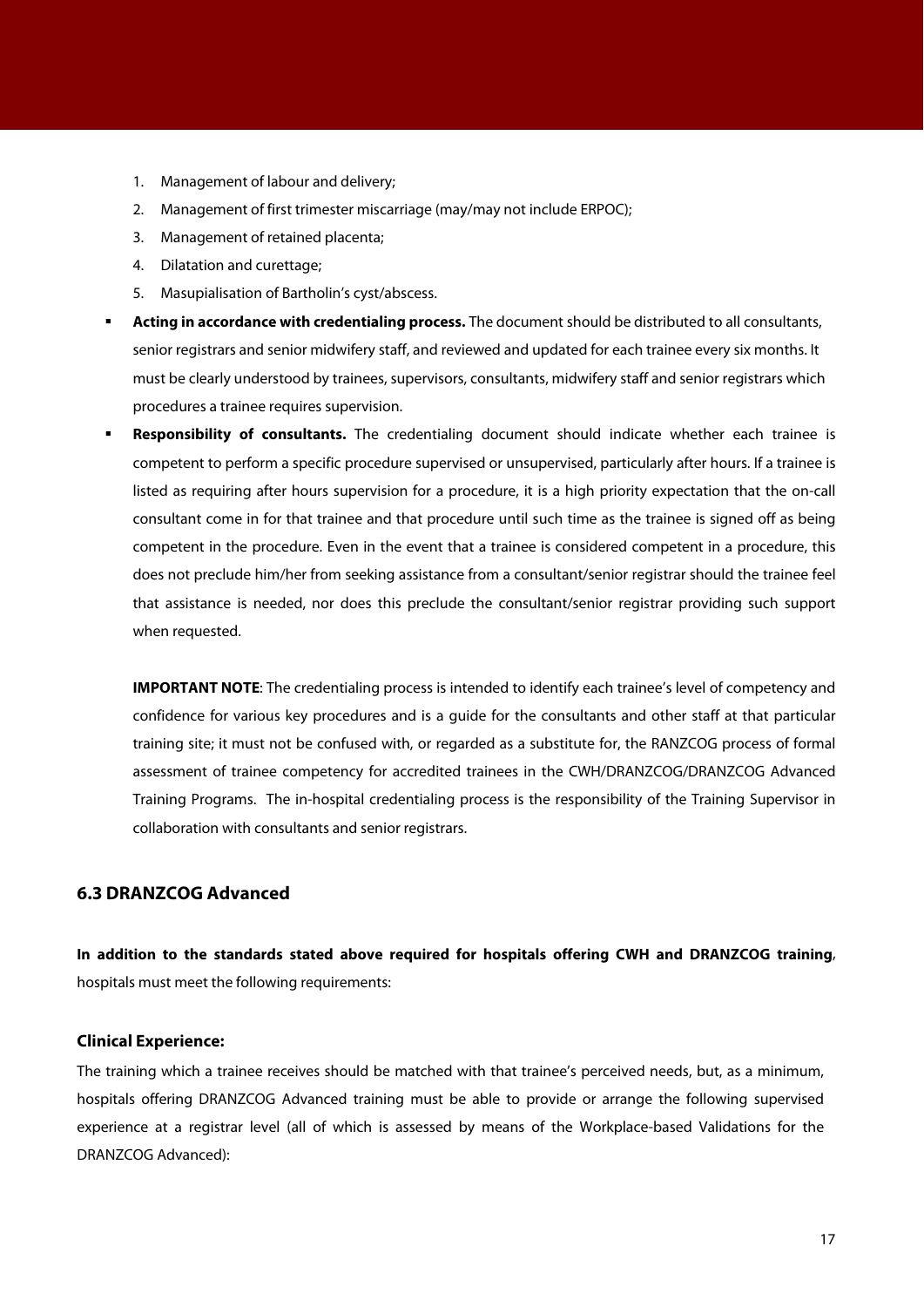#### **Obstetrics**

- Elective Caesarean section for **at least** 10 women, of which a minimum of 3 must be repeat
- **Emergency Caesarean section for at least 10 women**
- Personal conduct of the management of full dilatation at Caesarean section for **at least** 5 women
- Personal conduct of the management of postpartum haemorrhage for **at least** 5 women
- Personal conduct of the management and performance of uterine evacuation following second trimester pregnancy loss and/or mid trimester termination for **at least** 5 women
- Personal conduct of first trimester ultrasound scanning, including both transvaginal and transabdominal, for **at least** 15 women
- Personal conduct of third trimester ultrasound scanning for **at least** 15 women

#### **Gynaecology**

- Personal performance of exploratory laparotomy for gynaecological emergency (e.g. ectopic pregnancy, ovarian cyst) for **at least** 1 woman
- Personal performance of hysteroscopy and dilatation and curettage for **at least** 10 women
- Personal conduct of the management of first trimester termination of pregnancy/missed miscarriage for **at least** 5 women

**NB:** Attainment of these gynaecological skills may require extra time/rotation through gynaecological or surgical registrar posts.

## **IMPORTANT NOTE RE PROVISION OF CLINICAL EXPERIENCE BY A HOSPITAL OR OTHER UNIT:**

If a site is unable to provide a trainee with access to stipulated clinical experience or insufficient clinical experience in a particular area (e.g. in ultrasound), arrangements should be made for the trainee to access this experience at another accredited site.

In order to ensure the provision of appropriate clinical experience to trainees, hospitals must also satisfy the following:

#### **Access to clinical experience: planning of hospital rosters and theatre lists.**

 **FRANZCOG Registrars and other trainees.** Trainee access to relevant gynaecological surgical experience, laparoscopy and intrapartum management should not be limited because FRANZCOG registrars at the hospital may be given priority access to this experience.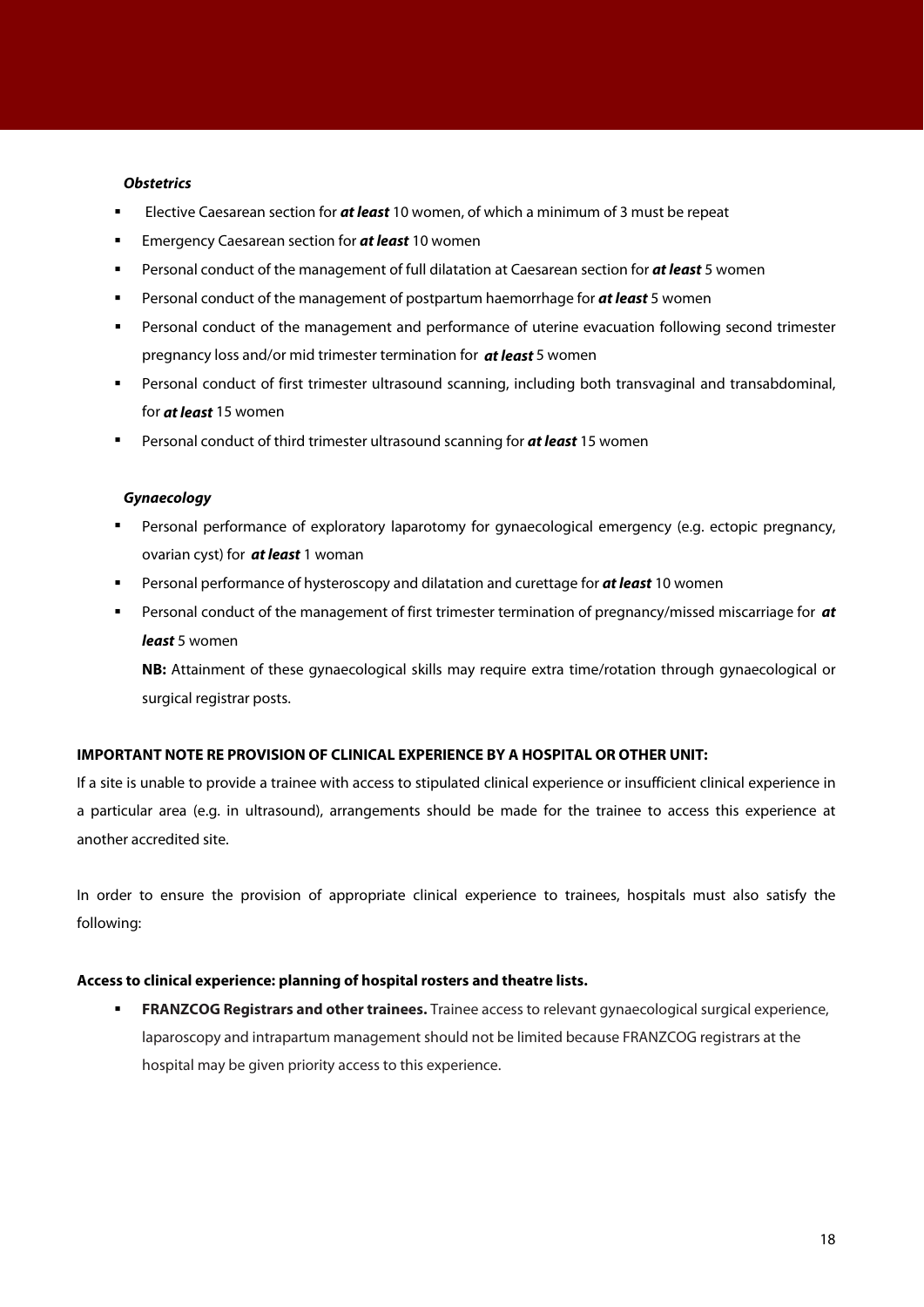- **NOTE:** The College acknowledges that giving priority access to FRANZCOG registrars is a widespread practice. However, if an accredited site made no effort to address this problem it would be viewed with concern and could affect that hospital's re-accreditation rating.
- **Importance of primary operator experience.** Trainee experience as the primary operator when in theatre should be maximised, although this will be at the consultant's/senior registrar's discretion, based on an accurate assessment of the trainees' abilities. A situation where on a regular basis particular consultants/registrars do virtually all the operating and leave the trainee to assist or simply observe is not appropriate training.

#### **Staff (including appropriate supervision of the trainee):**

 **Training Supervisors.** Have two Training Supervisors available, both of whom must hold either the DRANZCOG Advanced qualification or Fellowship of the RANZCOG. At least one of these supervisors must be located on-site; the other may be located at another site but must be in regular contact with both the trainee and the on-site supervisor. Both Training Supervisors must meet the defined role and responsibilities for Training Supervisors as specified in Section 6.0 below.

## **Activities:**

In addition to those credentialing requirements listed above for hospitals offering DRANZCOG training, hospitals offering DRANZCOG Advanced training must also satisfy the following:

- **Procedures covered by credentialing.** The credentialing document for DRANZCOG Advanced trainees, prepared by appropriate O&G department staff, should cover at least the following procedures:
	- 1. lower uterine segment Caesarean section;
	- 2. rotational vacuum delivery;
	- 3. non-rotational vacuum delivery;
	- 4. exploratory laparotomy for gynaecological emergencies;
	- 5. hysteroscopy and D&C.

In the event of an emergency, however, it may be necessary for a trainee to commence a procedure for which they are not credentialed. In these situations, the responsible consultant/senior registrar should be notified by the trainee or next available senior staff member and attendance in theatre requested urgently.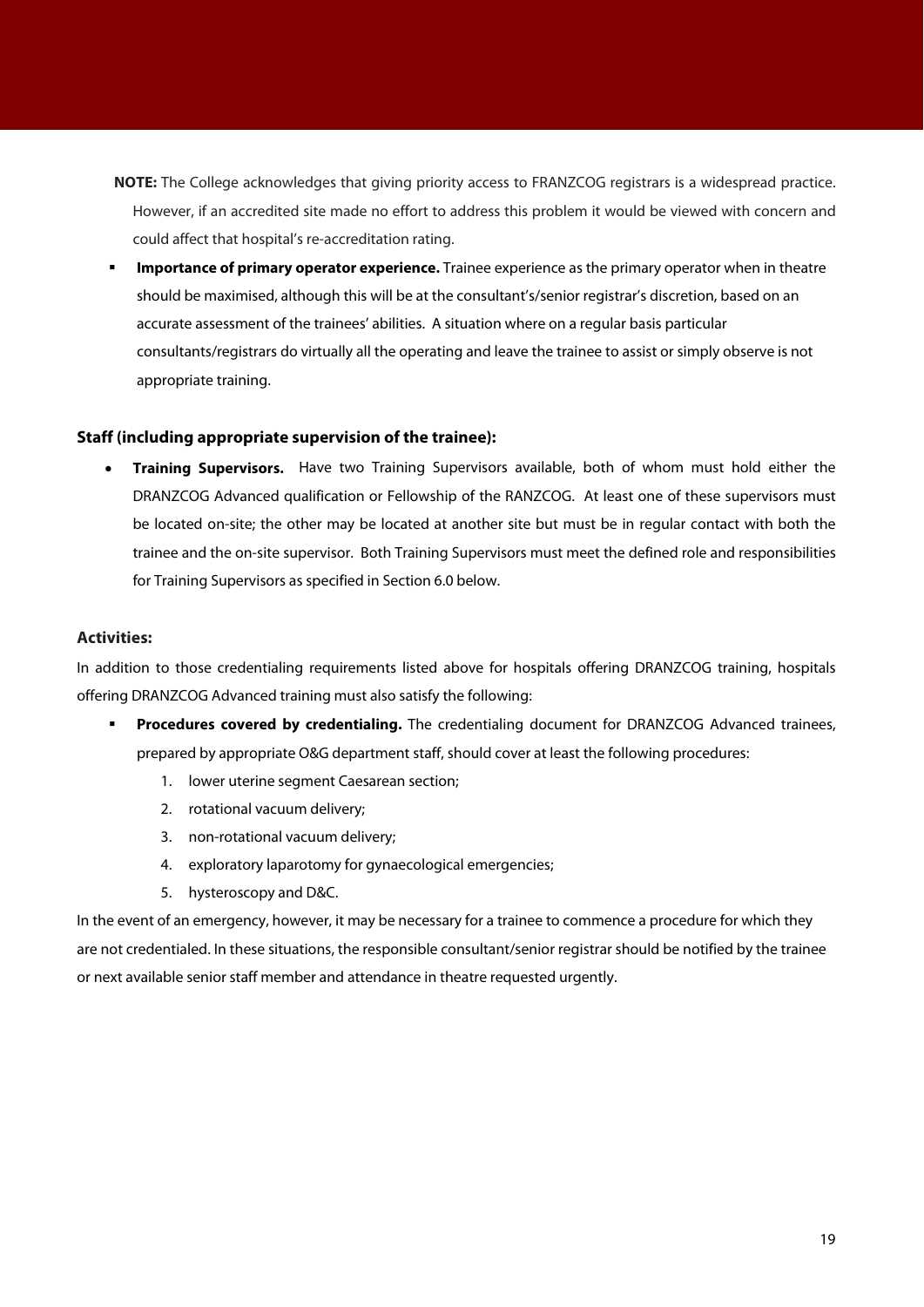# **TRAINING SUPERVISORS/MENTORS**

# **7.0 ROLES & RESPONSIBILITIES OF TRAINING MENTORS & TRAINING SUPERVISORS**

The primary role of the Training Mentor and Training Supervisor(s) is to oversee, in close consultation with the Chair of the relevant State Reference Committee (SRC) and the CCDOG TAR Subcommittee, all aspects of training of a CWH/DRANZCOG/DRANZCOG Advanced trainee or group of trainees. This includes ensuring trainees are provided with the practical instruction, ongoing support and appropriate assessment to enable them to meet the professional and educational requirements specified in the relevant curriculum.

REMINDER: CWH trainees have Training Mentors. DRANZCOG and DRANZCOG Advanced trainees have Training Supervisors.

## **7.1 Responsibilities of the Training Mentor (CWH Trainees ONLY)**

**NOTE:** Only the following practitioners can be Training Mentors – Fellows of the RANZCOG, DRANZCOG or DRANZCOG Advanced holders, or holders of the old DipRACOG who are in current medical practice.

- **1. Mentorship/Support:** To provide support and mentoring to trainees. This mentoring includes:
	- creating a climate of trust to allow trainees to share and reflect on their experiences;
	- regular constructive formal and informal feedback through meetings with the trainee, preferably at the time of the monthly checking/signing of the Logbook (see Assessment section below);
	- encouraging trainees to improve their communication, decision-making and critical thinking skills; and
	- listening to trainees' concerns about training and respecting their right to be assertive and questioning.

For trainees undertaking hospital-based training, this mentoring also includes:

- assisting in creating the opportunities for trainees to be taken through new procedures, as necessary, by a consultant, senior registrar or Diploma-holder (as applicable) and to practise their skills under supervision;
- facilitating, when required, the regular rostering of trainees so they can access key in-hospital educational/training opportunities such as trainees'/registrars' meetings, perinatal mortality/morbidity sessions, and any clinics conducted at the hospital (fertility, menopause, etc.);
- encouraging trainees to use ward rounds as vital training opportunities with appropriate consultant and senior registrar involvement; and
- making every reasonable effort to ensure that trainees have appropriate support from on-call consultants after hours.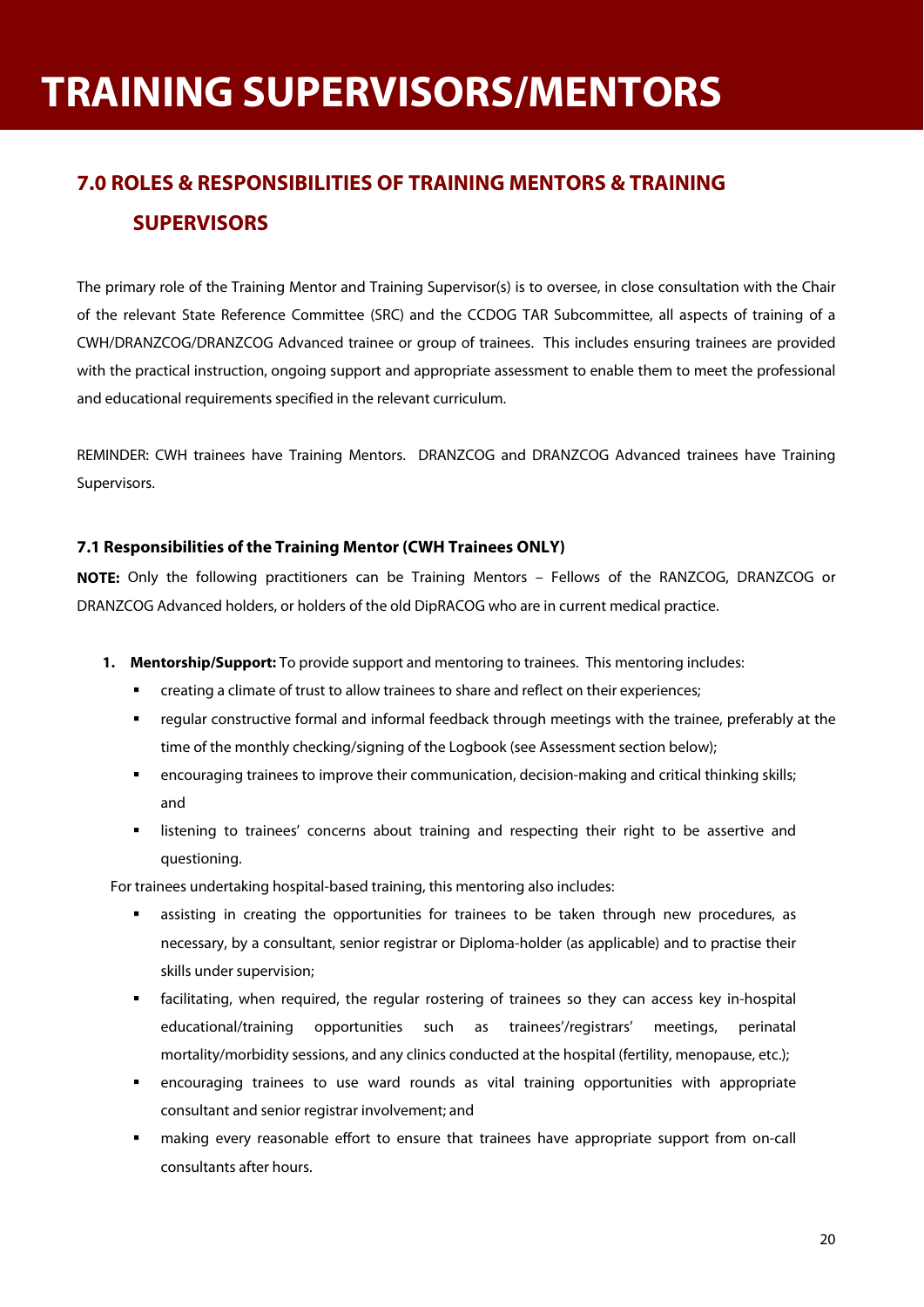- **2. Dedicated time:** To set aside dedicated time each week to teach/mentor trainees. (Note: This includes time spent giving feedback to trainees or contributing to the planning of their O&G educational program.)
- **3. Signing Logbook:** To review and sign each trainee's Logbook every month to ensure the trainee is completing the training and assessment requirements and to ensure that the trainee is not leaving the completion of Workplace-based Assessments until the end of their training period.
- **4. Assessment:**
	- i) To act as an Assessor of the trainee's competence in skills listed in the In-Training Skills Log of the trainee's Logbook,
	- ii) To act as an Assessor for the trainee completing the requisite Workplace-based Assessments (WBAs),
	- iii) Sign off on the Training Experience Log in the trainee's Logbook for each area of Training Experience required,
	- iv) Signing the Certificate of Satisfactory Completion of Training in the Logbook once satisfied that the trainee has met the requirements listed in the Logbook.
- **5. Knowledge of curriculum, regulations, etc:** To be fully informed of the requirements of the CWH curriculum and the current regulations governing training and assessment by consulting the following:
	- **EXECUTE:** CWH, DRANZCOG & DRANZCOG Advanced Curricula document,
	- CWH, DRANZCOG & DRANZCOG Advanced Training Handbook, and
	- **RANZCOG Requilations.**

These documents are available on the College website.

**6. Liaison with Chair of the relevant SRC and TAR Subcommittee Chair:** To liaise closely with the Chair of the relevant State Reference Committee (SRC) and CCDOG Training, Accreditation and Recertification (TAR) Subcommittee (including attending TAR Subcommittee meetings when required) in order to discuss training issues and problems, particularly where the hospital is having difficulty providing trainees undertaking hospital-based training with relevant clinical experience and support.

## **7.2 Responsibilities of Training Supervisors (DRANZCOG/DRANZCOG Advanced Trainees ONLY)**

**NOTE**: The following practitioners can be DRANZCOG Training Supervisors – Fellows of the RANZCOG or holders of the DRANZCOG or DRANZCOG Advanced. DRANZCOG Advanced Training Supervisors must be Fellows of the RANZCOG or holders of the DRANZCOG Advanced.

**1. Supervision/Support:** To provide support to trainees and ensure hands-on supervision and training.

This supervision must include:

 regular constructive formal and informal feedback through meetings with the trainee, preferably at the time of the monthly checking/signing of the Logbook (see 5. Assessment section below);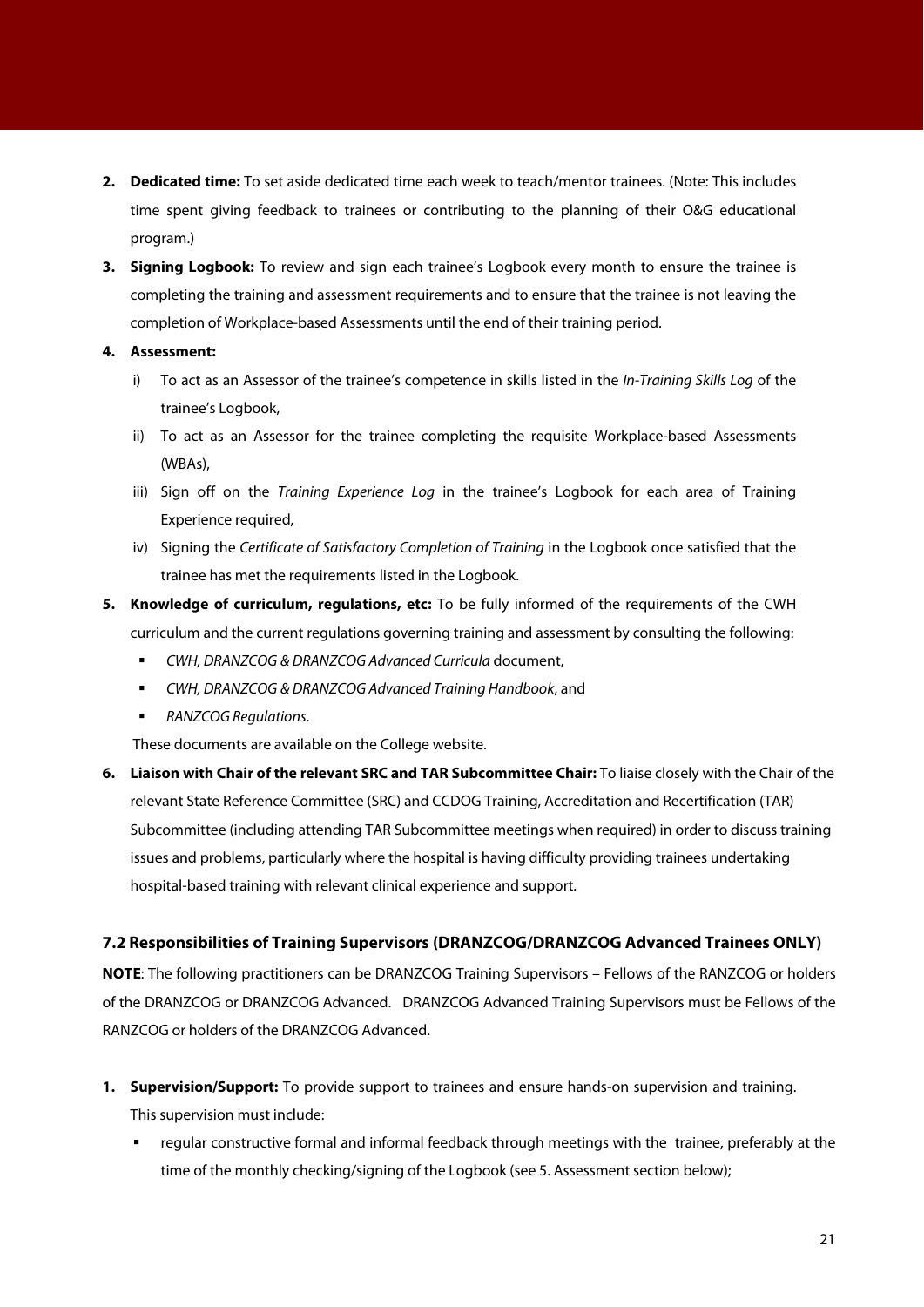- ensuring trainees are taken through each new procedure by a consultant, senior registrar or Diploma-holder (as applicable) and are given adequate opportunities to practise their skills under supervision;
- ensuring ward rounds are treated as vital training opportunities with appropriate consultant and senior registrar involvement;
- ensuring, or making every reasonable effort to ensure, that trainees have appropriate support from on-call consultants after hours;
- encouraging trainees to improve their communication and decision-making skills;
- listening to trainees' concerns about training and respecting their right to be assertive and questioning.
- **2. Dedicated time:** To set aside dedicated time each week to teach/supervise/mentor trainees. (Note: This includes time spent giving feedback to trainees or contributing to the planning of the in-hospital O&G educational program, not simply time spent in hands-on teaching.)
- **3. Trainee access to educational opportunities:** To ensure, or make every reasonable effort to ensure, that trainees are rostered on a regular basis so they can access key in-hospital educational/training opportunities such as trainees'/registrars' meetings, perinatal mortality/morbidity sessions, ultrasound experience (DRANZCOG Advanced trainees ONLY), and any clinics conducted at the hospital (fertility, menopause, etc.).
- **4. Signing Logbook:** To review and sign each trainee's Logbook every month to ensure the trainee is completing the required clinical procedures and to ensure that the trainee is not leaving the completion of Workplace-based Assessments until the end of their training period.
- **5. Assessment:**
	- **1.** To either act as an Assessor of the trainee's competence in skills listed in the In-Training Skills Log of the trainee's Logbook, **or** approve an appropriate consultant or senior O&G registrar to act as an Assessor\*.
	- **2.** Sign-off on each procedure listed in the Clinical Procedures Log in the trainee's Logbook, or approve an appropriate consultant or senior O&G registrar to sign off on each procedure as it is conducted.
	- **3.** To either act as an Assessor for the trainee completing the requisite Workplace-based Assessments (WBAs) or approve an appropriate consultant or senior O&G registrar to act as an Assessor.
	- **4.** Sign off on the Training Experience Log in the trainee's Logbook for each area of Training Experience required.

\* An Assessor must be a medical practitioner expert enough to make a reliable assessment of the relevant skill and who has directly observed the trainee performing the skill.

**5.** Signing the Certificate of Satisfactory Completion of Training in the Logbook once satisfied that the trainee has met the competency requirements listed in the Logbook.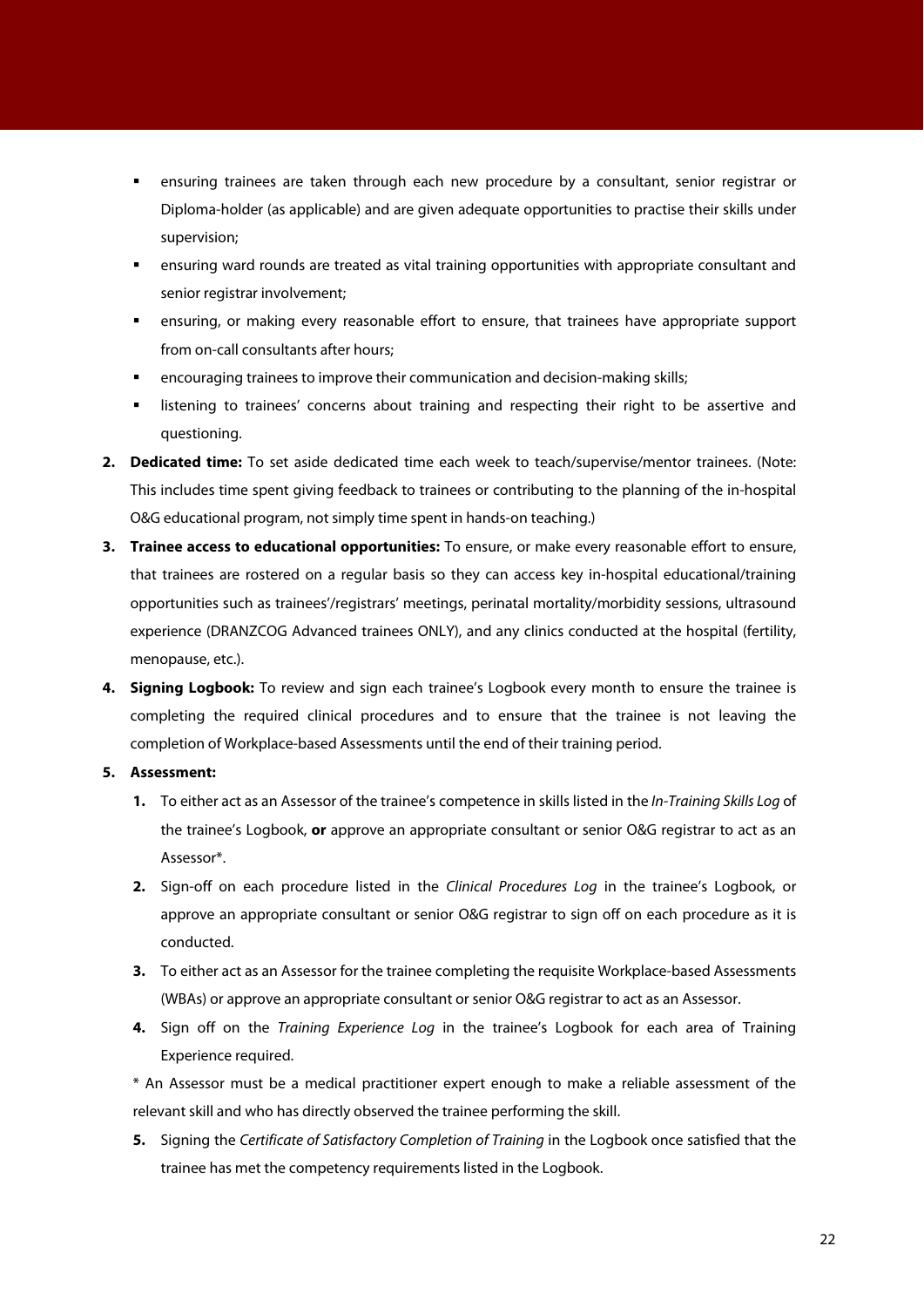- **6. Knowledge of curriculum, regulations, etc:** To be fully informed of the requirements of the DRANZCOG/DRANZCOG Advanced curricula and the current regulations governing training and assessment by consulting the following:
	- **EXECUTE:** CWH, DRANZCOG & DRANZCOG Advanced Curricula document,
	- CWH, DRANZCOG & DRANZCOG Advanced Training Handbook, and
	- **RANZCOG Requilations.**

These documents are available on the RANZCOG website.

**7. Liaison with Chair of the relevant SRC and TAR Subcommittee Chair.** To liaise closely with the Chair of the relevant State Reference Committee (SRC) and/or CCDOG Training, Accreditation and Recertification (TAR) Subcommittee (including attending TAR Subcommittee meetings when required) in order to discuss training issues and problems, particularly where the hospital is having difficulty providing trainees with the clinical experience and support outlined above.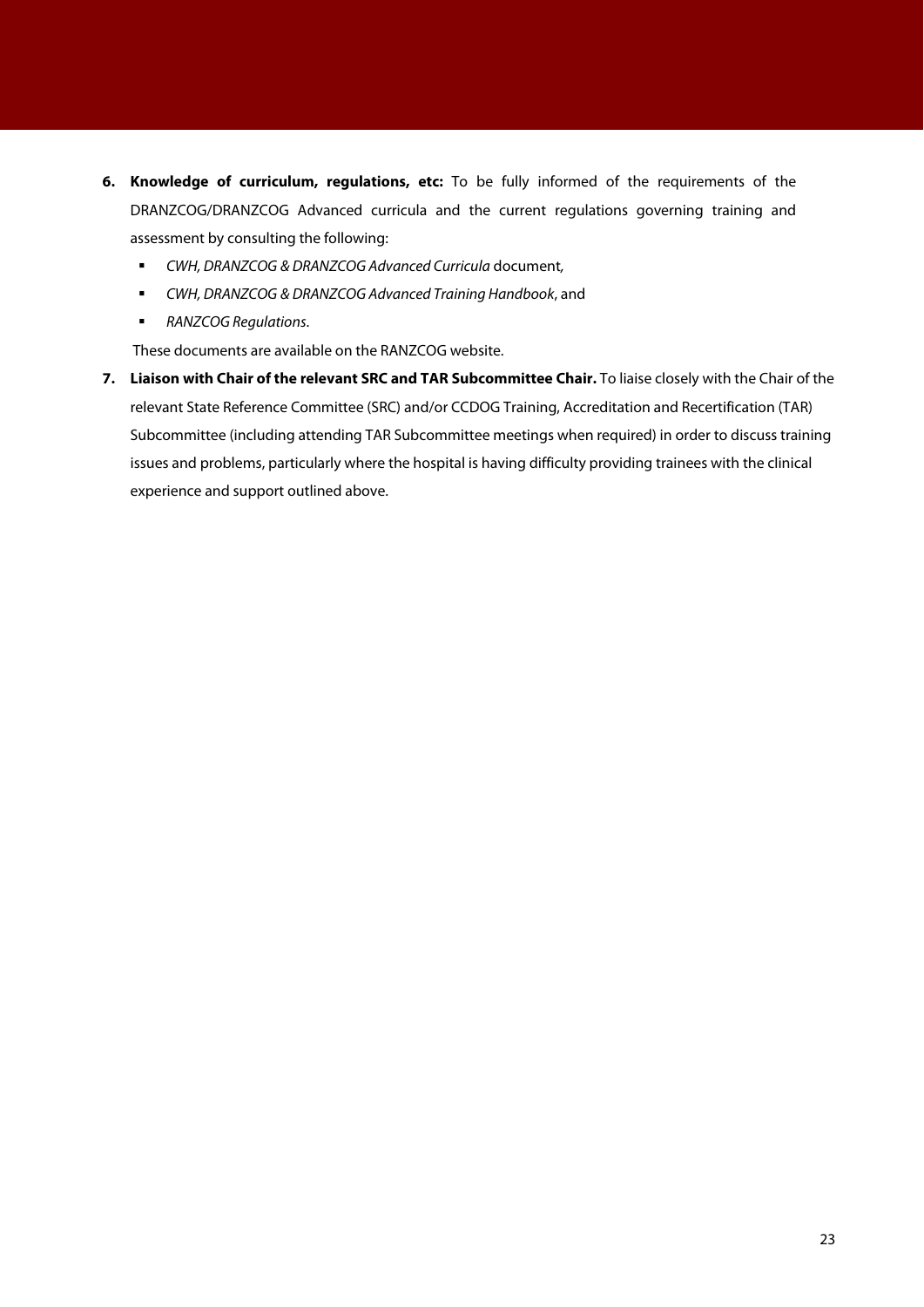# **APPENDICES**

# **APPENDICES**

**Appendix 1: Hospitals Currently Accredited by RANZCOG for DRANZCOG & DRANZCOG Advanced Training (2014) Appendix 2: Abbreviations Appendix 3: Glossary of Terms**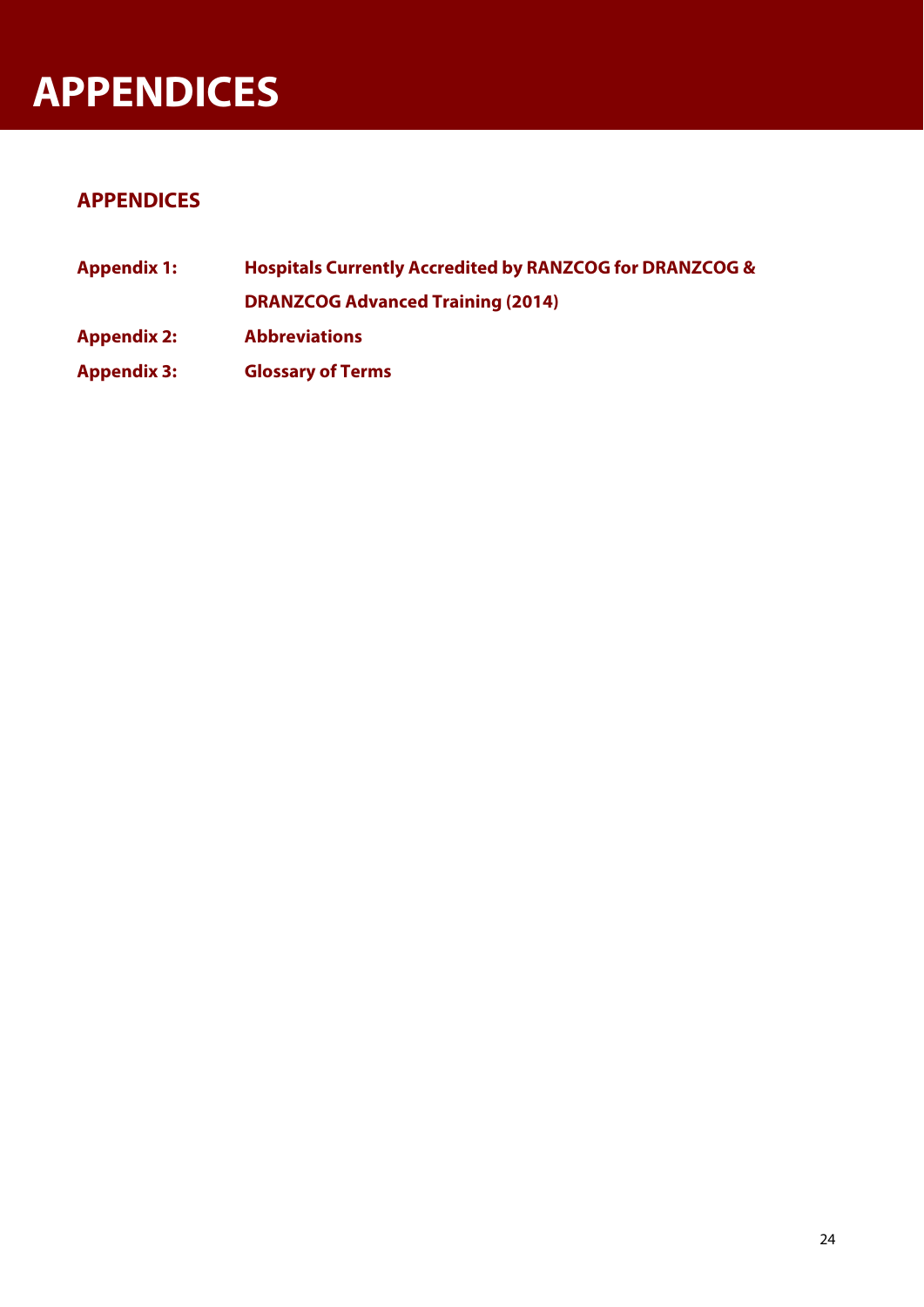## **APPENDIX ONE:**

## **HOSPITALS CURRENTLY ACCREDITED BY RANZCOG DRANZCOG & DRANZCOG ADVANCED TRAINING (2012)**

|                        | <b>Hospital</b>                               | <b>Accredited for</b> |                     |
|------------------------|-----------------------------------------------|-----------------------|---------------------|
| <b>State/Territory</b> |                                               | <b>DRANZCOG</b>       | <b>DRANZCOG</b>     |
|                        |                                               | training              | <b>Adv training</b> |
|                        | <b>Bundaberg General Hospital</b>             | ✓                     | ✓                   |
|                        | Caboolture Hospital                           | ✓                     | ✓                   |
|                        | Cairns Base Hospital                          | ✓                     | ✓                   |
|                        | Gladstone Hospital                            | ✓                     | ✓                   |
|                        | <b>Gold Coast Hospital</b>                    | $\checkmark$          | ✓                   |
|                        | Hervey Bay Hospital                           | ✓                     | ✓                   |
|                        | Ipswich General Hospital                      | ✓                     | ✓                   |
|                        | Logan Hospital                                | ✓                     | ✓                   |
| Queensland             | Mackay Base Hospital                          | ✓                     | ✓                   |
|                        | Maryborough Hospital                          | ✓                     |                     |
|                        | Mater Mothers' Hospital                       | $\checkmark$          | ✓                   |
|                        | Mt Isa Hospital                               | $\checkmark$          |                     |
|                        | Nambour Hospital                              | ✓                     |                     |
|                        | Redcliffe Hospital (with Caboolture Hospital) | ✓                     | ✓                   |
|                        | <b>Redland Hospital</b>                       | ✓                     | ✓                   |
|                        | Rockhampton Base Hospital                     | $\checkmark$          | ✓                   |
|                        | Roma Hospital (with Toowoomba Hospital)       | ✓                     |                     |
|                        | Royal Brisbane & Women's Hospital             | $\checkmark$          |                     |
|                        | Toowoomba Hospital                            | ✓                     | ✓                   |
|                        | <b>Townsville Hospital</b>                    | ✓                     | ✓                   |
|                        | Albany Hospital                               | ✓                     | ✓                   |
|                        | <b>Armadale Health Service</b>                |                       | ✓                   |
|                        | <b>Broome Hospital</b>                        | $\checkmark$          |                     |
| Western                | <b>Bunbury Regional Hospital</b>              | ✓                     | ✓                   |
| <b>Australia</b>       | <b>Geraldton Hospital</b>                     | ✓                     | ✓                   |
|                        | <b>Hedland Health Campus</b>                  |                       | ✓                   |
|                        | Joondalup Health Care Campus                  | ✓                     | ✓                   |
|                        | Kalgoorlie Hospital                           | $\checkmark$          | ✓                   |
|                        | Kind Edward Memorial Hospital for Women       | ✓                     | ✓                   |
|                        | Nickol Bay Hospital*                          |                       | ✓                   |
|                        | Osborne Park Hospital                         | $\checkmark$          | ✓                   |
|                        | Peel Health Campus                            | $\checkmark$          | ✓<br>✓              |
|                        | Rockingham General Hospital                   | $\checkmark$          | $\checkmark$        |
|                        | Swan District Hospital                        | ✓                     | ✓                   |
|                        | Alice Springs Hospital                        |                       |                     |
|                        | <b>Flinders Medical Centre</b>                | ✓                     | ✓                   |
| South Australia &      | Gawler Hospital                               | $\checkmark$          | ✓                   |
| <b>Northern</b>        | Katherine Base Hospital                       | $\checkmark$          |                     |
| <b>Territory</b>       | Lyell McEwin Hospital                         | ✓                     | ✓                   |
|                        | Mt Gambier Hospital                           | $\checkmark$          | ✓                   |
|                        | Murray Bridge Hospital                        |                       | ✓                   |
|                        | Port Augusta Hospital                         | $\checkmark$          |                     |
|                        | Queen Elizabeth Hospital                      | $\checkmark$          |                     |
|                        | Royal Darwin Hospital                         | $\checkmark$          | ✓                   |
|                        | Women's & Children's Hospital                 | $\checkmark$          | ✓                   |
|                        |                                               |                       |                     |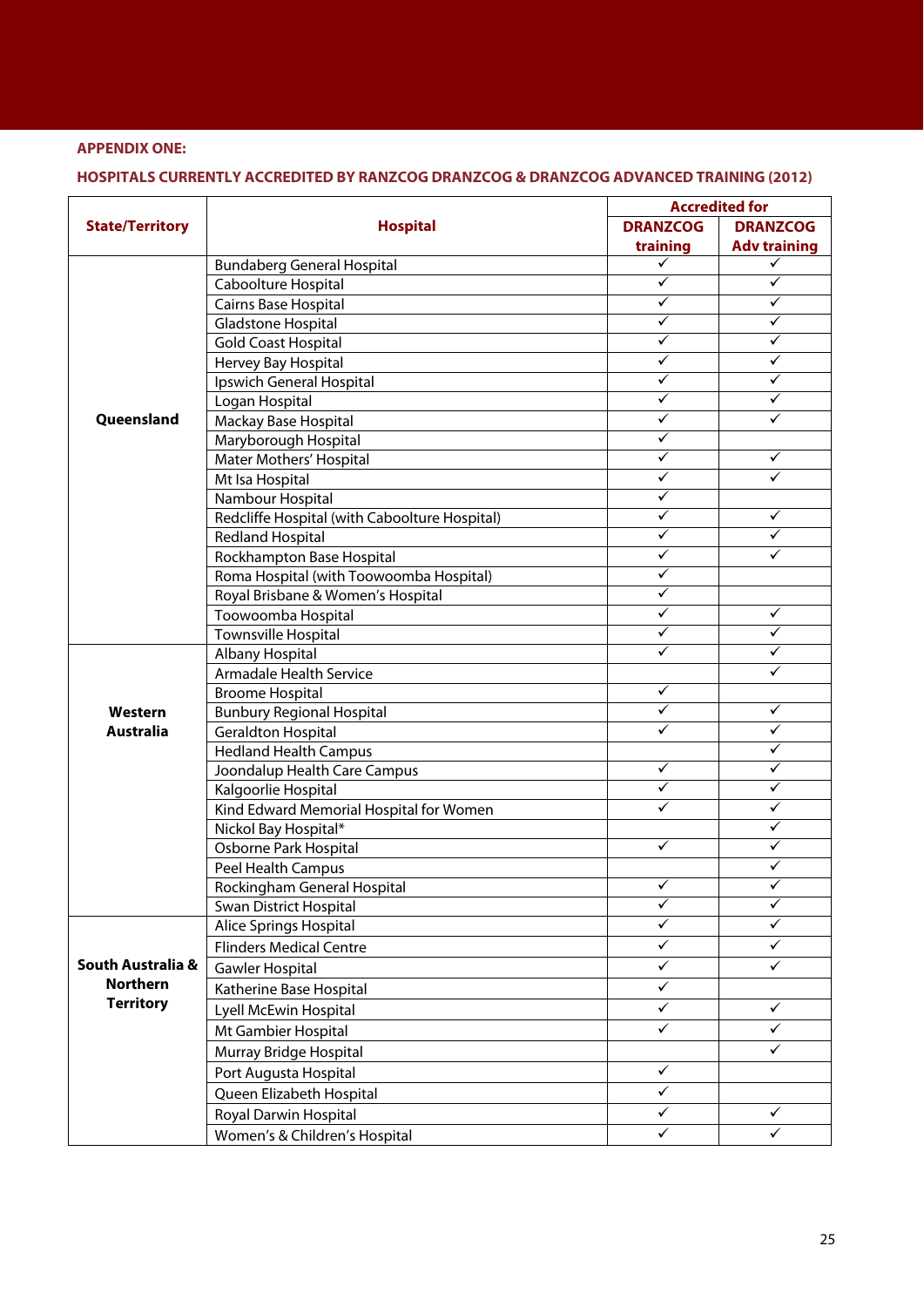|                          | <b>Accredited for</b>                    |                         |                     |
|--------------------------|------------------------------------------|-------------------------|---------------------|
| <b>State/Territory</b>   | <b>Hospital</b>                          | <b>DRANZCOG</b>         | <b>DRANZCOG</b>     |
|                          |                                          | training                | <b>Adv training</b> |
|                          | Armidale & New England District Hospital | ✓                       |                     |
|                          | <b>Auburn District Hospital</b>          | ✓                       |                     |
|                          | Bankstown-Lidcrombe Hospital             | ✓                       | ✓                   |
|                          | <b>Bathurst Hospital</b>                 | ✓                       | ✓                   |
|                          | <b>Bega District Hospital</b>            |                         | ✓                   |
|                          | <b>Belmont Hospital</b>                  | ✓                       | ✓                   |
|                          | <b>Blacktown Hospital</b>                | $\checkmark$            |                     |
|                          | Bowral District Hospital                 | $\checkmark$            | ✓                   |
|                          | <b>Camden District Hospital</b>          | $\checkmark$            |                     |
|                          | Campbelltown Hospital                    | ✓                       | ✓                   |
|                          | Canberra Hospital                        | $\checkmark$            | ✓                   |
|                          | Canterbury Hospital                      | $\overline{\checkmark}$ |                     |
|                          | Coffs Harbour Hospital                   |                         | ✓                   |
|                          | Dubbo Base Hospital                      | ✓                       | ✓                   |
| <b>New South Wales</b>   | <b>Fairfield District Hospital</b>       | ✓                       |                     |
| & Australian             | <b>Gosford District Hospital</b>         | ✓                       |                     |
| <b>Capital Territory</b> | Goulburn Base Hospital                   | $\checkmark$            | $\checkmark$        |
|                          | <b>Griffiths Hospital</b>                | $\checkmark$            | $\checkmark$        |
|                          | Hornsby & Ku-Ring-Gai Hospital           | ✓                       | ✓                   |
|                          | John Hunter Hospital                     | ✓                       | ✓                   |
|                          | Kempsey District Hospital                |                         | ✓                   |
|                          | Lismore Base Hospital                    | ✓                       | ✓                   |
|                          | Liverpool Hospital                       | $\checkmark$            | ✓                   |
|                          | Maitland Hospital                        | $\checkmark$            | ✓                   |
|                          | Manly Hospital (Northern Beaches)        | ✓                       |                     |
|                          | <b>Manning Base Hospital</b>             | ✓                       | ✓                   |
|                          | Mona Vale Hospital (Northern Beaches)    | ✓                       | ✓                   |
|                          | Moruya Hospital                          | $\checkmark$            | ✓                   |
|                          | Murwillumbah District Hospital           | $\checkmark$            |                     |
|                          | Nepean District Hospital                 | $\checkmark$            | ✓                   |
|                          | Orange Base Hospital                     | $\checkmark$            | ✓                   |
|                          | Port Macquarie Hospital                  | $\checkmark$            | ✓                   |
|                          | Royal Hospital for Women                 | ✓                       |                     |
|                          | Royal North Shore Hospital               | $\checkmark$            |                     |
|                          | Ryde Hospital                            | ✓                       |                     |
|                          | St George Hospital                       | ✓                       |                     |
|                          | Shoalhaven District Memorial Hospital    | ✓                       |                     |
|                          | <b>Sutherland Hospital</b>               | ✓                       | ✓                   |
|                          | <b>Tamworth Base Hospital</b>            | ✓                       | ✓                   |
|                          | <b>Tweed Heads District Hospital</b>     | $\checkmark$            | ✓                   |
|                          | Wagga Wagga Base Hospital                | $\checkmark$            | ✓                   |
|                          | Westmead Hospital                        | $\checkmark$            |                     |
|                          | Wollongong/Port Kembla Hospital          | $\checkmark$            |                     |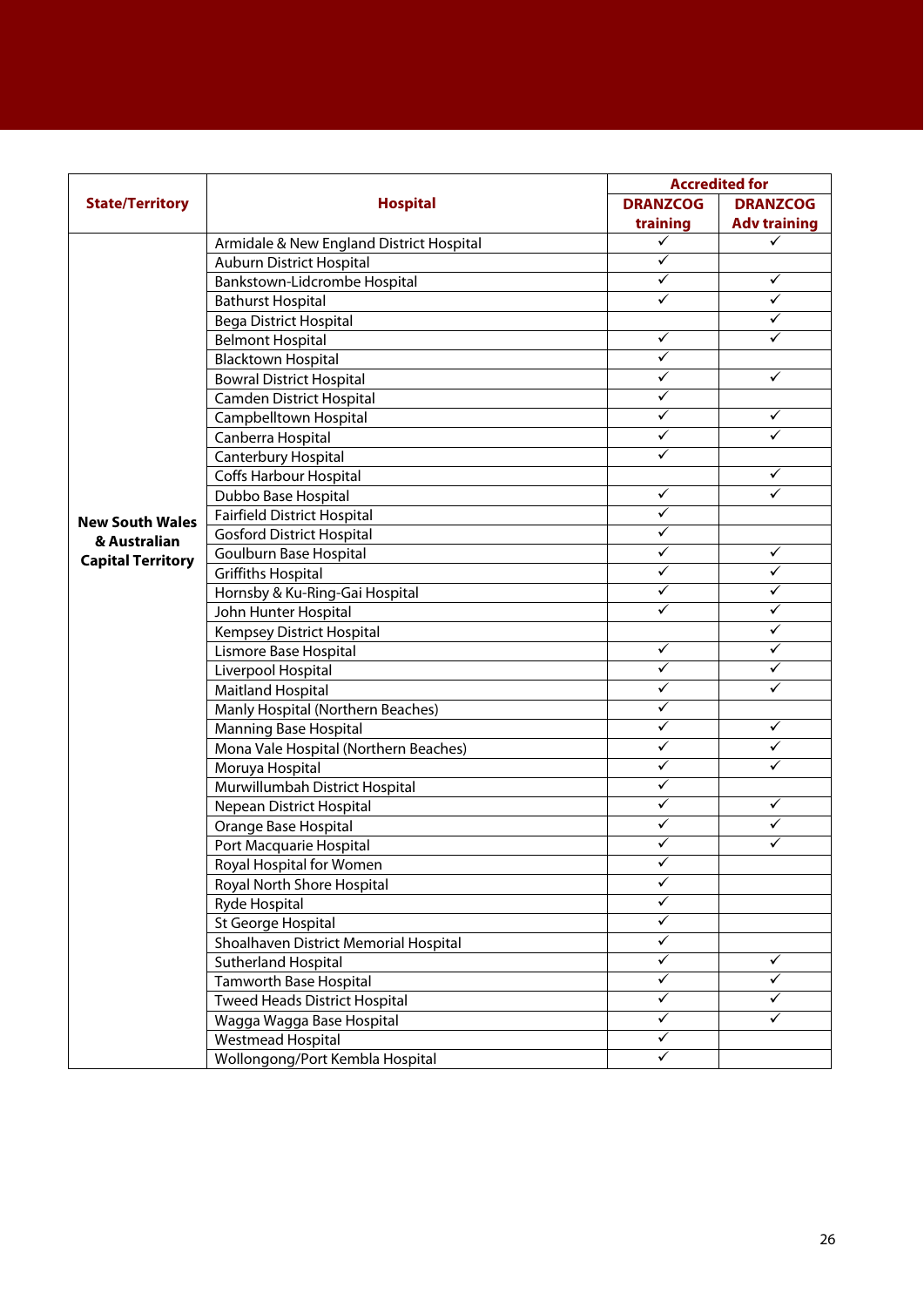|                        | <b>Hospital</b>                           | <b>Accredited for</b> |                     |
|------------------------|-------------------------------------------|-----------------------|---------------------|
| <b>State/Territory</b> |                                           | <b>DRANZCOG</b>       | <b>DRANZCOG</b>     |
|                        |                                           | training              | <b>Adv training</b> |
|                        | Launceston General Hospital               | $\checkmark$          | ✓                   |
| <b>Tasmania</b>        | <b>Mersey Community Hospital</b>          | $\checkmark$          |                     |
|                        | Royal Hobart Hospital                     | $\checkmark$          |                     |
|                        | North West Regional Hospital              | $\checkmark$          |                     |
|                        | Angliss Hospital                          | $\checkmark$          | ✓                   |
|                        | <b>Ballarat Base Hospital</b>             | $\checkmark$          | ✓                   |
|                        | <b>Bass Coast Regional Health</b>         | $\checkmark$          |                     |
|                        | Bendigo & Northern District Base Hospital | ✓                     | $\checkmark$        |
|                        | <b>Box Hill Hospital</b>                  | $\checkmark$          |                     |
|                        | Casey Hospital                            | $\checkmark$          |                     |
|                        | <b>Central Gippsland Health Service</b>   | $\checkmark$          | $\checkmark$        |
|                        | Dandenong & District Hospital             | $\checkmark$          | ✓                   |
| <b>Victoria</b>        | Geelong Hospital                          | $\checkmark$          | $\checkmark$        |
|                        | <b>Goulburn Valley Hospital</b>           | $\checkmark$          | ✓                   |
|                        | La Trobe Regional Hospital (LRH)          | $\checkmark$          | ✓                   |
|                        | Mercy Hospital for Women                  | $\checkmark$          |                     |
|                        | Mildura Base Hospital                     | $\checkmark$          | $\checkmark$        |
|                        | Monash Medical Centre Hospital            | $\checkmark$          |                     |
|                        | Moorabbin Hospital                        | $\checkmark$          |                     |
|                        | Mornington Peninsula (Frankston) Hospital | $\checkmark$          |                     |
|                        | Northern Hospital                         | $\checkmark$          | $\checkmark$        |
|                        | Northeast Health Wangaratta               | $\checkmark$          | ✓                   |
|                        | Royal Women's Hospital                    | $\checkmark$          |                     |
|                        | Sandringham & District Memorial Hospital  | $\checkmark$          | ✓                   |
|                        | Swan Hill Hospital*                       | $\checkmark$          |                     |
|                        | Warrnambool Hospital                      | $\checkmark$          | $\checkmark$        |
|                        | <b>West Gippsland Hospital</b>            | $\checkmark$          | ✓                   |
|                        | Western Hospital Sunshine                 | $\checkmark$          | ✓                   |
|                        | Wimmera Base Hospital*                    | $\checkmark$          | ✓                   |
|                        | Wodonga Hospital                          | ✓                     | ✓                   |

**\*Conditions apply – please contact Training Services, College House**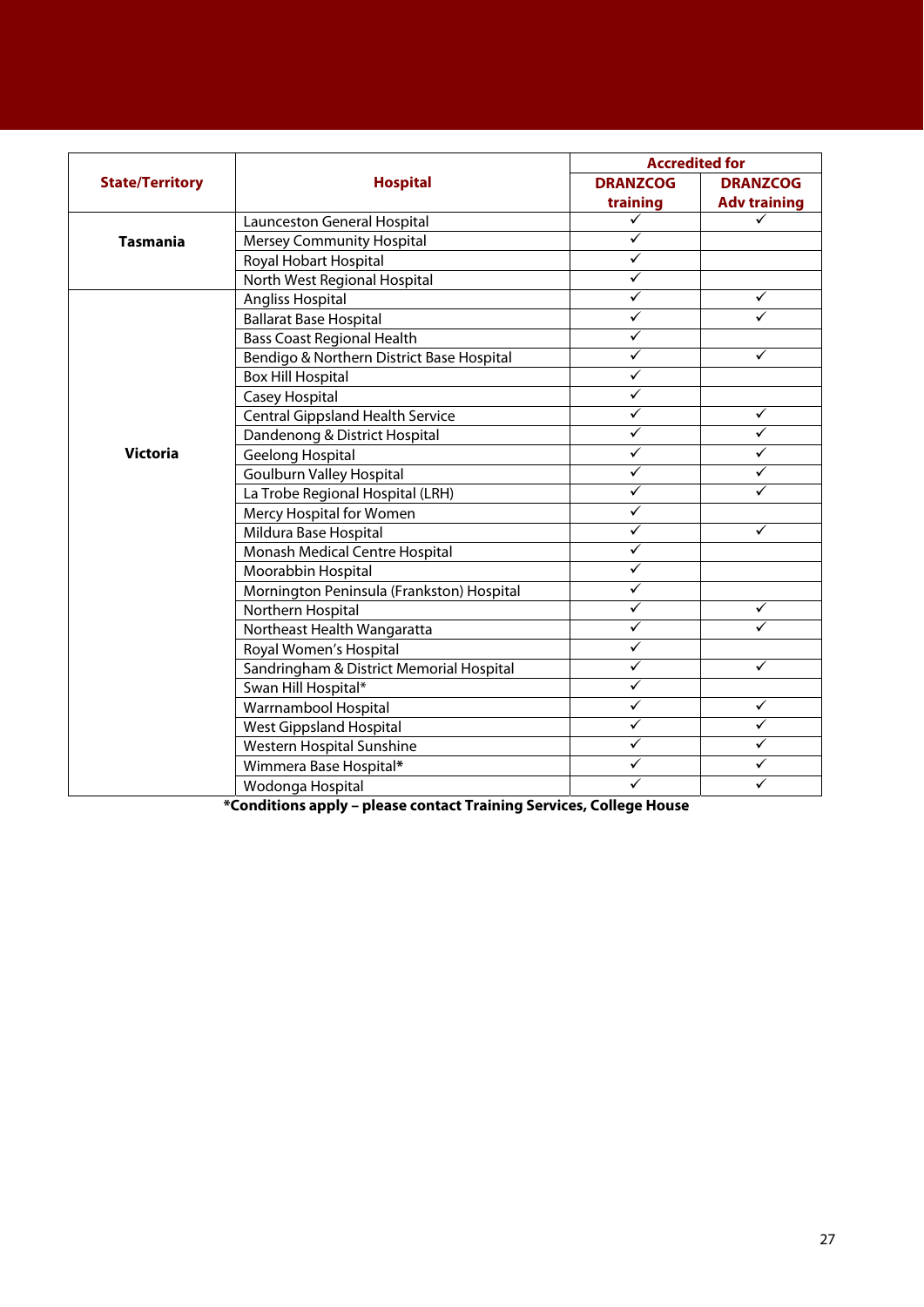# **APPENDICES**

## 2B **APPENDIX TWO: ABBREVIATIONS**

## **Abbreviations used/accepted in CWH, DRANZCOG & DRANZCOG Advanced Training Documentation and Examinations.**

| AC                             | Abdominal circumference                    |  |  |
|--------------------------------|--------------------------------------------|--|--|
| <b>AFP</b><br>Alphafetoprotein |                                            |  |  |
| <b>APH</b>                     | Antepartum haemorrhage                     |  |  |
| ARM                            | Artificial rupture of membranes            |  |  |
| <b>BP</b>                      | <b>Blood pressure</b>                      |  |  |
| <b>BPD</b>                     | <b>Biparietal diameter</b>                 |  |  |
| <b>CRL</b>                     | Crown rump length                          |  |  |
| CSU                            | Catheter specimen of urine                 |  |  |
| <b>CTG</b>                     | Cardiotocograph                            |  |  |
| D&C                            | Dilatation and curettage                   |  |  |
| ECG                            | Electrocardiograph                         |  |  |
| <b>EUA</b>                     | Examination under anaesthesia              |  |  |
| <b>FBC</b>                     | Full blood count                           |  |  |
| <b>FBE</b>                     | Full blood examination                     |  |  |
| <b>FHR</b>                     | Fetal heart rate                           |  |  |
| FL                             | Femur length                               |  |  |
| <b>FSH</b>                     | Follicle stimulating hormone               |  |  |
| GTT                            | Glucose tolerance test                     |  |  |
| Hb                             | Haemoglobin                                |  |  |
| $\overline{\text{HC}}$         | Head circumference                         |  |  |
| hCG                            | Human Chorionic Gonadotrophin              |  |  |
| <b>IUCD</b>                    | Intrauterine contraceptive device          |  |  |
| LFTs                           | Liver function tests                       |  |  |
| LH                             | Luteinising hormone                        |  |  |
| LMP                            | Last menstrual period                      |  |  |
| <b>LNMP</b>                    | Last normal menstrual period               |  |  |
| LSCS                           | Lower segment Caesarean section            |  |  |
| <b>LUSCS</b>                   | Lower uterine segment Caesarean section    |  |  |
| <b>MSU</b>                     | Midstream specimen of urine                |  |  |
| <b>NAD</b>                     | Nothing abnormal detected                  |  |  |
| <b>NVD</b>                     | Normal vaginal delivery                    |  |  |
| PPH                            | Postpartum haemorrhage                     |  |  |
| PR                             | Per rectum                                 |  |  |
| PV                             | Per vaginum                                |  |  |
| <b>RBC</b>                     | Red blood cells                            |  |  |
| <b>TAH</b>                     | Total abdominal hysterectomy               |  |  |
| TA imaging                     | Transabdominal imaging (ultrasound)        |  |  |
| TV imaging                     | Transvaginal imaging (ultrasound)          |  |  |
| U&Es                           | Urea and electrolytes                      |  |  |
| <b>VDRL</b>                    | Venereal disease reference laboratory test |  |  |
| <b>WBC</b>                     | White blood cells                          |  |  |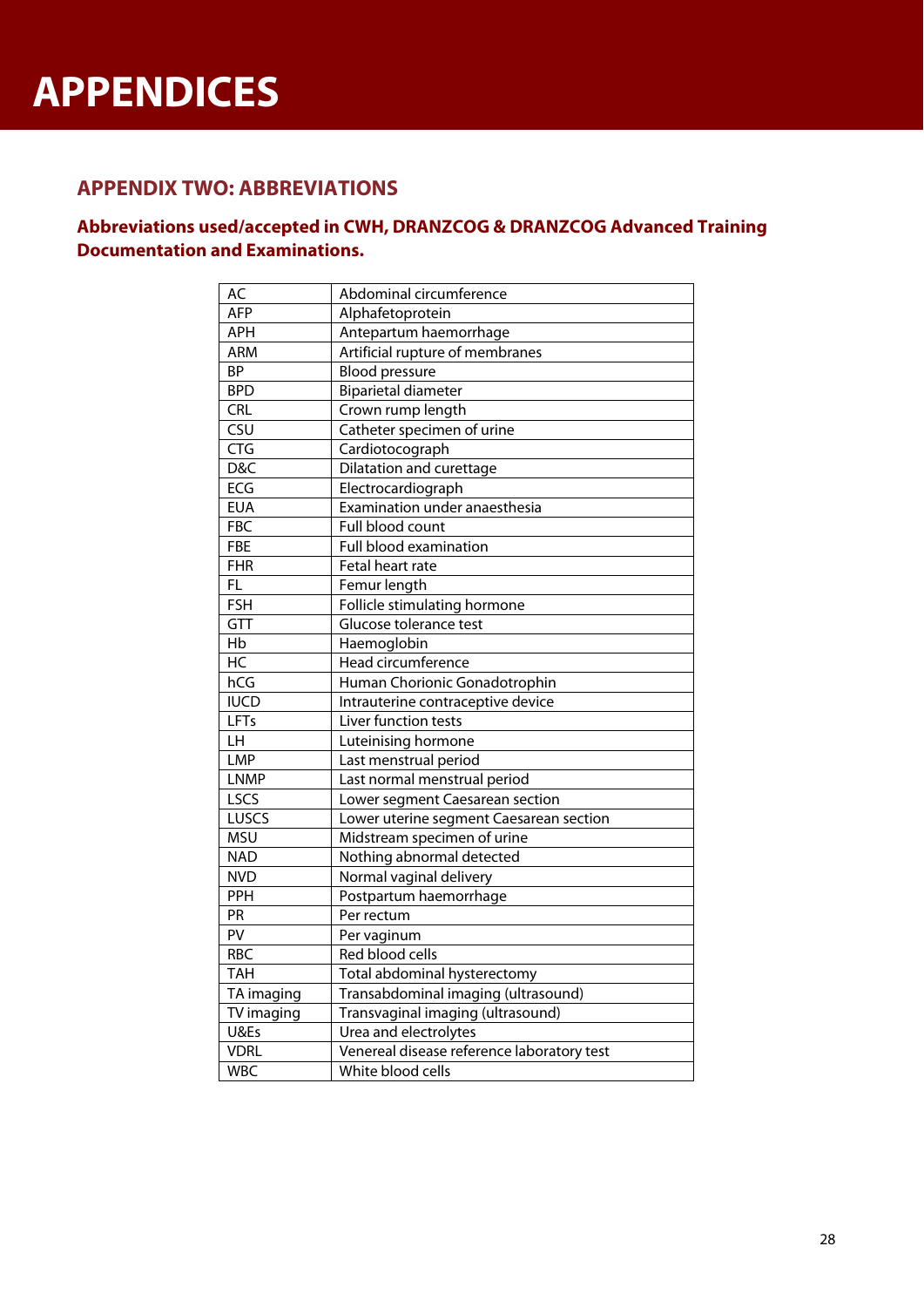# **APPENDIX THREE: GLOSSARY OF TERMS**

| <b>Accreditation</b>       | The formal process by which a hospital obtains recognition and approval from the<br>RANZCOG as a training site for CWH, DRANZCOG or DRANZCOG Advanced training. Re-<br>accreditation is the formal process by which the College determines if this recognition<br>and approval should continue, based on the effectiveness of the training, supervision<br>and support provided to the trainees at the hospital. |
|----------------------------|------------------------------------------------------------------------------------------------------------------------------------------------------------------------------------------------------------------------------------------------------------------------------------------------------------------------------------------------------------------------------------------------------------------|
| <b>Accredited Hospital</b> | A hospital which has been accredited by the RANZCOG as a training site for CWH,<br>DRANZCOG or DRANZCOG Advanced training.                                                                                                                                                                                                                                                                                       |
| <b>Assessor</b>            | A medical practitioner expert enough to make a reliable assessment of the relevant skill<br>and who has directly observed the trainee performing the skill.                                                                                                                                                                                                                                                      |
| <b>CWH</b>                 | Certificate of Women's Health                                                                                                                                                                                                                                                                                                                                                                                    |
| <b>CCDOG</b>               | Conjoint Committee for the Diploma of Obstetrics and Gynaecology                                                                                                                                                                                                                                                                                                                                                 |
| Consortium                 | A group of 2 or more hospitals, or hospitals and appropriate clinics, who are jointly<br>accredited to provide CWH/DRANZCOG or DRANZCOG Advanced training                                                                                                                                                                                                                                                        |
| <b>Consultant</b>          | A full-time or sessional specialist in obstetrics/gynaecology and a Fellow Of the College<br>with whom a trainee works and trains in an accredited RANZCOG training site.                                                                                                                                                                                                                                        |
| <b>Credentialing</b>       | A documented in-hospital process where the appropriate O&G department staff working<br>with and overseeing trainees assess their competency in a range of procedures and<br>determines from that assessment the degree of supervision required, particularly after<br>hours.                                                                                                                                     |
| <b>Diplomate</b>           | A medical practitioner who holds the Diploma of the Royal Australian and New Zealand<br>College of Obstetricians and Gynaecologists.                                                                                                                                                                                                                                                                             |
| <b>DRANZCOG</b>            | Diploma of the Royal Australian and New Zealand College of Obstetricians and<br>Gynaecologists.                                                                                                                                                                                                                                                                                                                  |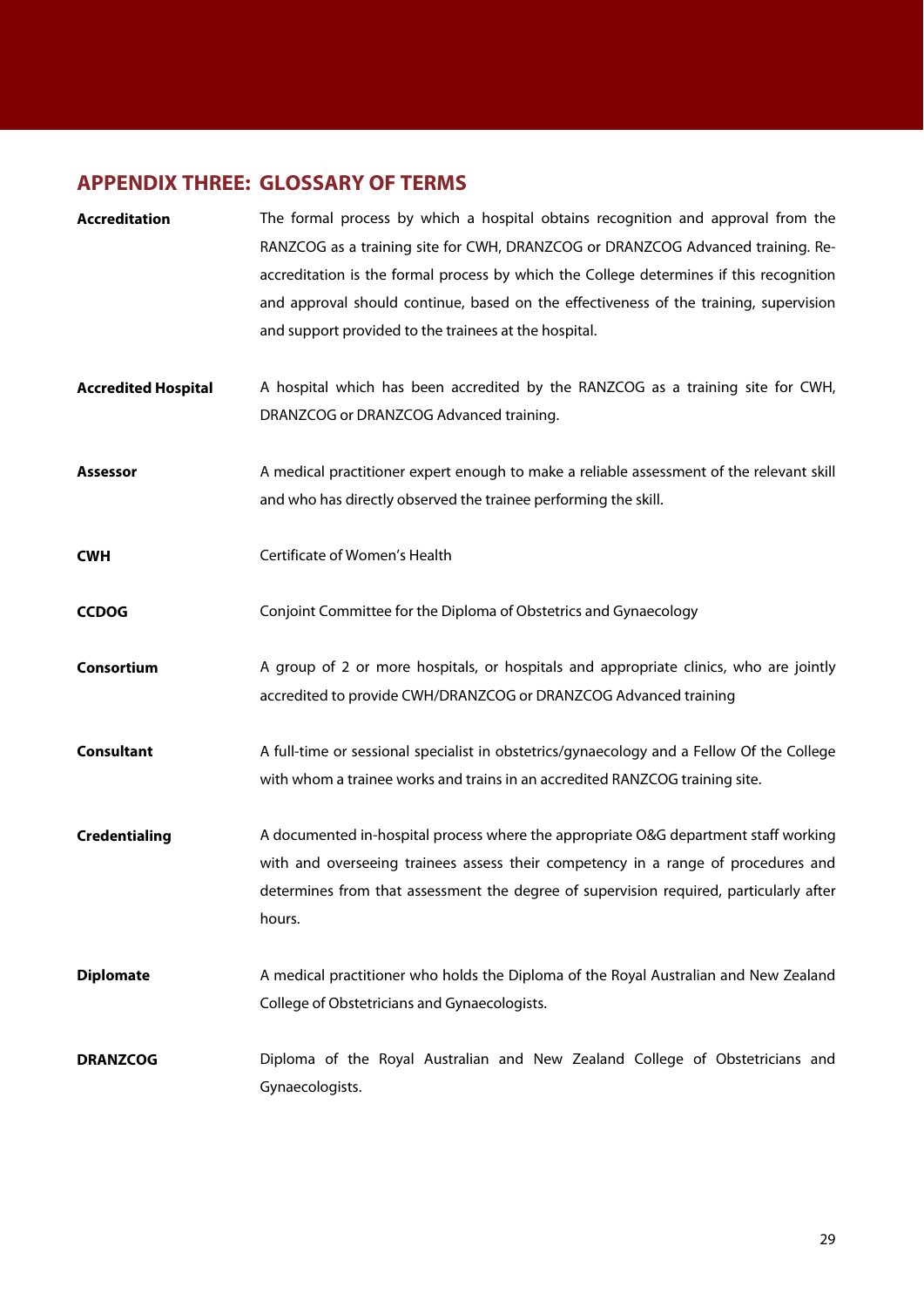**DRANZCOG Advanced** Advanced Diploma of the Royal Australian and New Zealand College of Obstetricians and Gynaecologists.

- **Fellowship (FRANZCOG)**  The qualification awarded to a trainee, subject to approval by the RANZCOG Board, who has satisfactorily completed all assessment and administrative requirements for the designated 72 months of MRANZCOG/FRANZCOG training.
- **Membership (MRANZCOG)**  The qualification awarded to a trainee, subject to approval by Council, who has satisfactorily completed all assessment requirements for the 48 months of prospectively approved MRANZCOG training, including the Distance Education Program, the Inhospital Clinical Assessment modules and workshops requirements, and the MRANZCOG Written and Oral Examinations.
- **O & G Obstetrics and gynaecology**
- **TAR Subcommittee** Training, Accreditation & Recertification Subcommittee of the CCDOG covering Australian states and territories and responsible for the development and maintenance of the training and assessment requirements for the CWH/DRANZCOG/DRANZCOG Advanced, including approval of training hospitals and posts, appointment of Training Mentors and Supervisors, review of the training documentation and progress of said trainees and consideration of applications for certification.
- **Tertiary unit** A major hospital accredited for the purposes of O&G training. As a minimum, the unit should provide trainees with rostered access to all available experience in relevant obstetrics and gynaecology, either within the same hospital or in an allied facility. The hospital should deal with low, moderate and high-risk pregnancies and, ideally, have a Neonatal Intensive Care Unit (NICU), which provides high dependency, specialist nursing and medical care for all newborn infants, including sustained life support, such as mechanical ventilation. A tertiary unit is also expected to undertake research and provide structured undergraduate/postgraduate teaching as an integral part of its service provision, governance and models of care.
- **SRC** State Reference Committee, which is responsible for overseeing the CWH/DRANZCOG/DRANZCOG Advanced training in their state.
- **Training Post** A hospital position in an accredited hospital, which has been accredited by the RANZCOG as suitable for training towards the CWH/DRANZCOG/DRANZCOG Advanced.